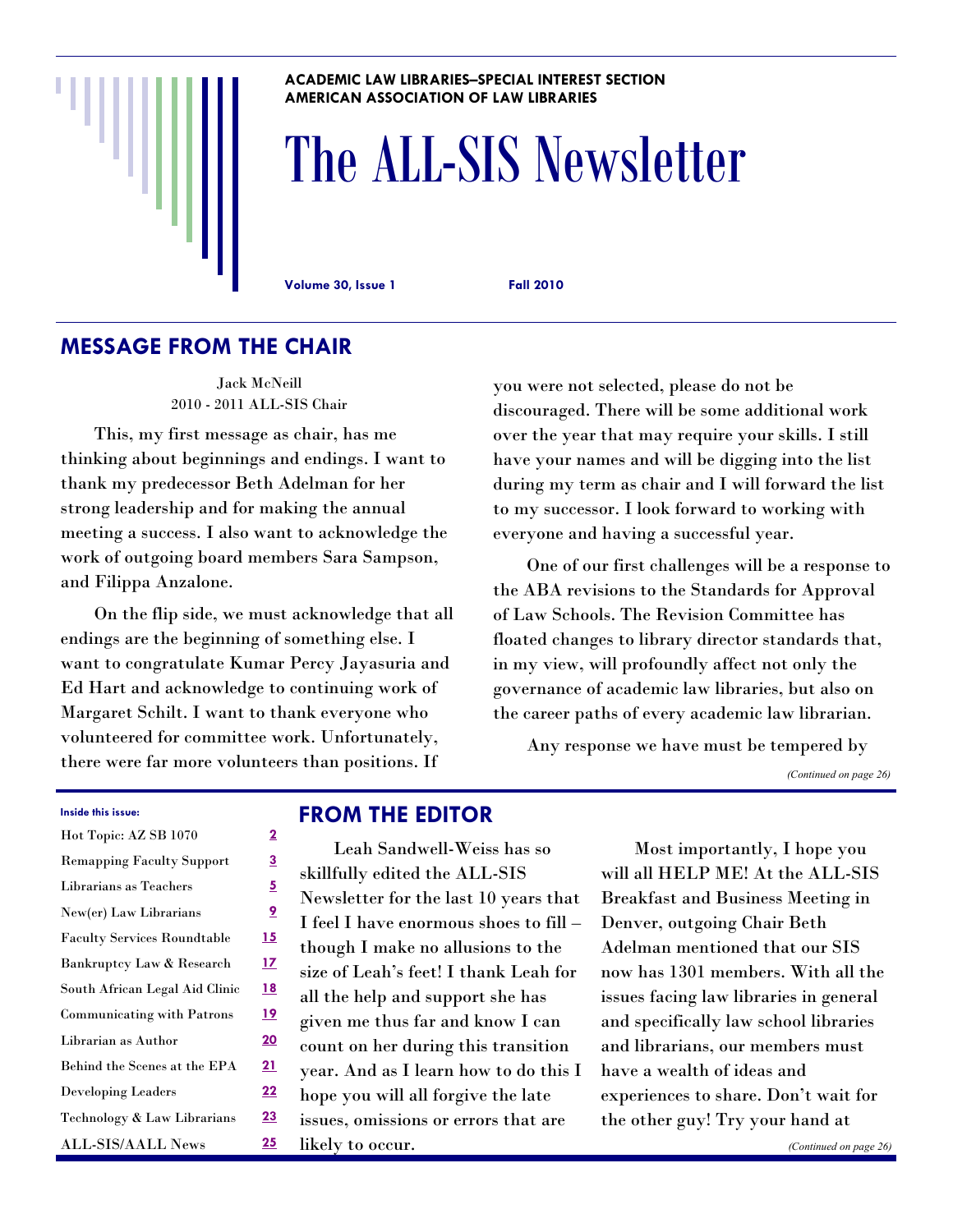### <span id="page-1-0"></span>**2010 Annual Meeting Hot Topic**

#### **Arizona's SB 1070: Necessary Protection from Illegal Immigration or a License to Discriminate?**

Leah Sandwell-Weiss, James E. Rogers College of Law, The University of Arizona

As someone who's lived in Arizona for over 10 years, and who has been actively involved in the immigration debate, I was excited to help the moderator of this program, Ron Wheeler, find speakers and information on the topic. The program itself surpassed all my expectations. Two distinguished speakers debated the topic: Professor Andy Silverman, Joseph M. Livermore Professor of Law and Director of Clinical Program, James E. Rogers College of Law, The University of Arizona [\(www.law.arizona.edu/faculty/](http://www.law.arizona.edu/faculty/facultyprofile.cfm?facultyid=17) [facultyprofile.cfm?facultyid=17\)](http://www.law.arizona.edu/faculty/facultyprofile.cfm?facultyid=17); and Representative John Kavanagh, Arizona House of Representatives, former policeman, and professor of criminal justice at Arizona State University and other institutions in the Phoenix area ([www.azleg.state.az.us/memberspage.asp?](http://www.azleg.state.az.us/memberspage.asp?member_id=27&legislature=48) [member\\_id=27&legislature=48\).](http://www.azleg.state.az.us/memberspage.asp?member_id=27&legislature=48) Each speaker was given 15 minutes to lay out his position, and 5 minutes each for rebuttal. The remaining time was used for questions and answers from the audience. The moderator kept tight control over the time so that both speakers had an opportunity to make their points.

Prof. Silverman began with a short description of what the law does - he also provided a handout (available at [www.law.arizona.edu/](http://www.law.arizona.edu/Library/Research/guides/SB1070overview.pdf) [Library/Research/guides/SB1070overview.pdf\)](http://www.law.arizona.edu/Library/Research/guides/SB1070overview.pdf) with this information. The new law established new immigration crimes relating to: (1) the failure to have certain immigration documents; (2) seeking to hire day laborers or to apply for work as a day laborer; and (3) transporting, harboring, or

encouraging non-citizens to reside in Arizona. Other provisions require that anyone who is arrested must have their status determined before they could be released. While certain documents could presumptively be used to establish that the person was lawfully in the United States, it wasn't clear what the effect of the presumption really would be. Racial profiling was prohibited except as allowed by the United States and Arizona constitutions; case law has allowed race to be a factor in immigration offenses, so this exception might mean that the prohibition has no real impact. Other sections stated no official or agency could limit the enforcement of federal immigration law and that private citizens could sue if they believed such a policy or practice was in effect.

Rep. Kavanagh began by explaining why the law was passed: illegal immigration has brought crime and backbreaking governmental expenses to Arizona. He believes in the rule of law which hasn't been enforced by the current, and to a lesser extent, previous federal administrations. Allowing undocumented people to stay in the country is unfair to those who want to come in legally. He stated that the focus on police stops and federal preemption fails to note that "sanctuary" cities are also preempting federal law. He disagreed with the interpretation that all arrestees have to have their status determined before they can be released; there's a provision that limits this to when it is practicable, with an exception when the determination might hinder an investigation. His basic point was that this statute just mimicked federal law - just letting local police help the federal authorities enforce immigration law and not in conflict with federal laws. As a retired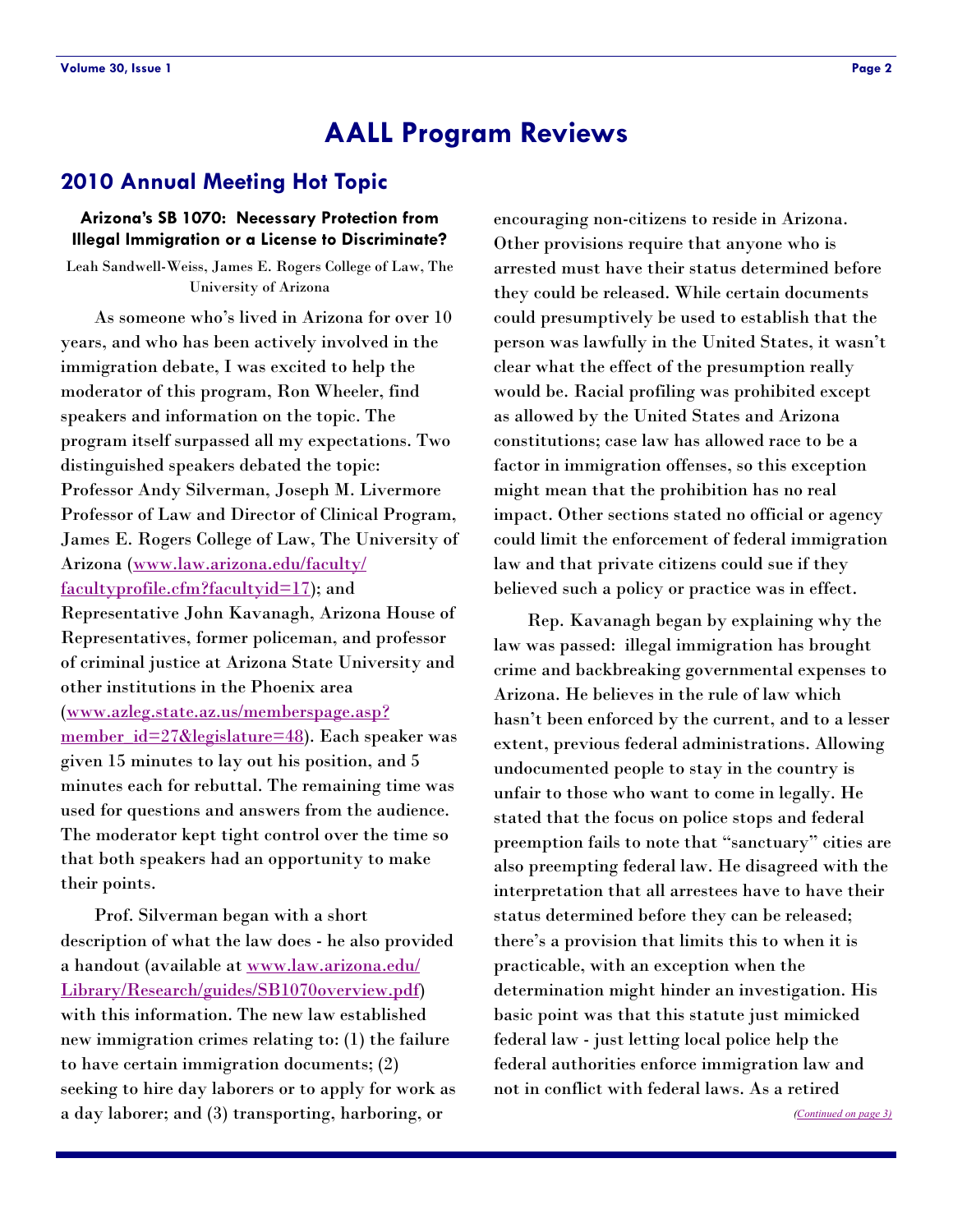### <span id="page-2-0"></span>**Hot Topic, Cont'd**

policeman, he was sensitive to the racial profiling issue. Police want to make good arrests and if a policeman continues to make bad ones by improperly racially profiling, he and the police department will get in trouble.

In rebuttal, Prof. Silverman noted that crime rates in Arizona have been going down; expenses for jailing individuals who are arrested until their status is determined will go up; and that federal enforcement at the border has gone up tremendously, including costs of physical and virtual fences and the use of the National Guard. He noted that this is a United States-Mexico border issue, not an Arizona-Mexico, California-Mexico, Texas-Mexico issue, and has to be solved by the federal government, not state by state. He also noted that the stated intent of the law was to "make attrition through enforcement the public policy" of Arizona.

Rep. Kavanagh provided some statistics indicating that 14% of people booked into Maricopa County jails were undocumented, while it is estimated that they were only 6 - 7% of the population of the county. He believed Arizona's border hasn't been as secure as California's because Arizona has a virtual fence and National Guard. We need real troops on the border.

The questions from the audience were critical of SB 1070, questioning the impact on state resources, police work with their communities, economic impact of the boycott and legal residents leaving Arizona, among other things. Rep. Kavanagh indicated that he did not believe the state would need more resources for police, jails, courts, etc., because of the cost-savings to government from fewer undocumented persons using government resources. He also indicated that the media was driving people out by creating

fear and that the law only wanted to drive out those who were undocumented.

Obviously, this topic divides law librarians as it does all citizens. We probably could have used twice as much time and still wouldn't have covered all the issues of this law.

Subsequent to this program, a judge from the United States District Court in Arizona issued a temporary injunction against major portions of SB 1070. The case has now gone to the 9th Circuit Court of Appeals and will be heard in November 2010. A copy of the District Court opinion can be read at [http://www.azd.uscourts.gov/azd/](http://www.azd.uscourts.gov/azd/courtinfo.nsf/983700DFEE44B56B0725776E005D6CCB/$file/10-1413-87.pdf) [courtinfo.nsf/983700DFEE44B56B0725776E005D6C](http://www.azd.uscourts.gov/azd/courtinfo.nsf/983700DFEE44B56B0725776E005D6CCB/$file/10-1413-87.pdf) [CB/\\$file/10-1413-87.pdf.](http://www.azd.uscourts.gov/azd/courtinfo.nsf/983700DFEE44B56B0725776E005D6CCB/$file/10-1413-87.pdf)

#### **Remapping Faculty Services Support: New Models for Cooperation and Collaboration**

Theodora Belniak, Charles B. Sears Law Library University at Buffalo Law School

Faculty services represent a growing chunk of time, effort, and work product within law libraries. Sponsored by ALL-SIS, this Monday morning panel was an exploration of the shifting constellation of services provided to law faculty by the law library. Each panelist represented a slightly different service model and described the tactics and services provided. As a whole, the panelists sketched out the spectrum of possibilities, and raised interesting questions about the future direction(s) of faculty services.

Before any fruitful discussion could begin about commonalities, the panelists situated themselves in the variegated context of library and school. The panel's adept moderator, Raquel Gabriel, Assistant Director for Reference and Research Services at City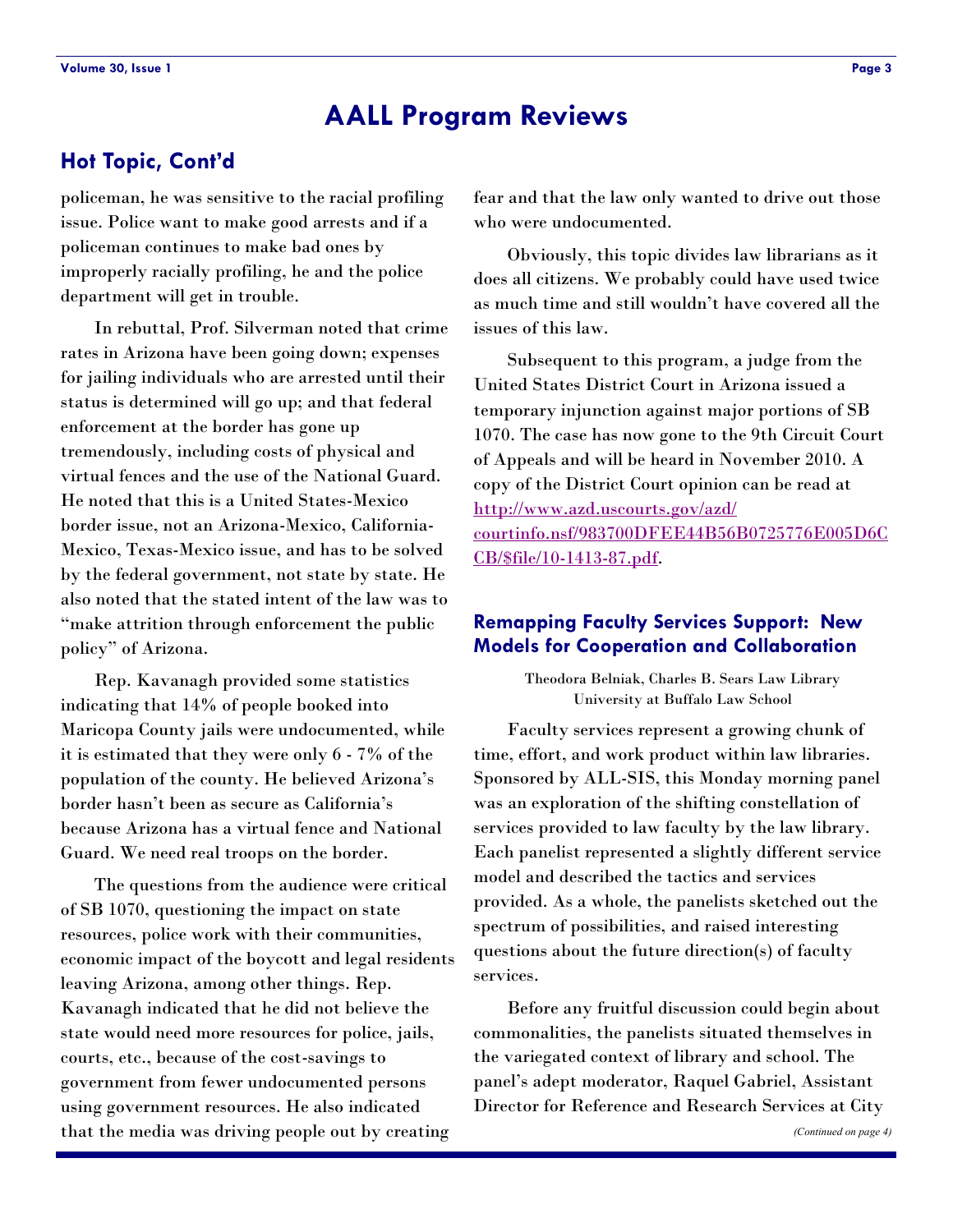### <span id="page-3-0"></span>**Faculty Services, Cont'd**

University of New York School of Law (CUNY), represents a university with 400 students, 50 faculty members, and a library staff of 16 (8 of which are librarians). CUNY does not have a formal liaison program, but the librarians actively pursue new faculty and foster research relationships. CUNY provides document delivery and collection development services; it also hires, trains, and supervises two library research assistants dedicated to providing research help to the faculty. In addition, librarians offer research sessions for classes.

Lisa Spar, Assistant Director for Reference and Instructional Services at Hofstra University School of Law, represents a library serving 1,200 students, 60 faculty, and a library staff of 25 (12 of which are librarians). Hofstra University has a faculty liaison program that provides uniform guidelines about the type of services provided by the librarians. Through the liaison program, faculty members are educated about services such as document delivery, course reserves, current awareness notifications and possible in-class research instruction collaboration. Hofstra also has a Library Research Assistant Program, training and managing two research assistants dedicated to faculty research requests.

Jane Edwards, Head of Faculty and Public Services Librarian of Michigan State University (MSU) College of Law, represents a law school with 940 students, 50 faculty, and 7 reference librarians. MSU's law library created an online database that allows faculty to "submit a research, document delivery, course reserve or class instruction request" via a web-based form, and then track the progress of the request. The heart of faculty services, the database allows the librarians and a pool of student assistants to triage and answer requests, precluding a need for a formal faculty liaison program. MSU

also provides alerts and updates to its faculty, and will "entertain just about any research request no matter how big, complex or even, unusual."

Jane Thompson, Assistant Director for Faculty Services of University of Colorado Law School, represents a library serving 546 students, 50 fulltime faculty, and a library staff of 19 (7 of which are librarians). University of Colorado provides current awareness alerts, targeted collection development, document delivery, and research assistant training. The library also provides faculty training and research consultation.

Cynthia Lewis, Lawyer/Librarian and adjunct professor at the Vermont Law School (VLS), represents a law school with 600 students, 89 faculty members, and a staff of 11.5 (including 7 librarians). VLS has a Library Faculty Liaison Program that provides targeted collection development, current awareness services, and research assistance. VLS has a Faculty Research Assistant Program; research assistants are trained and supervised by a librarian, and assist in faculty projects ranging from editing casebooks to literature searches.

The provision of faculty services differs depending on staffing, library budget, and the size of the school, but there are five areas of service that every panelist mentioned: targeted collection development, research assistance, document delivery services, current awareness services, and inclass instruction. These areas of service, although not used by every teaching faculty member, are used with increasing frequency, and the pressure on those in the libraries is increasing in response. Many of the panelists, when asked: "What is the biggest problem in faculty services?," suggested that maintaining balance between the demands of a faculty service program and additional library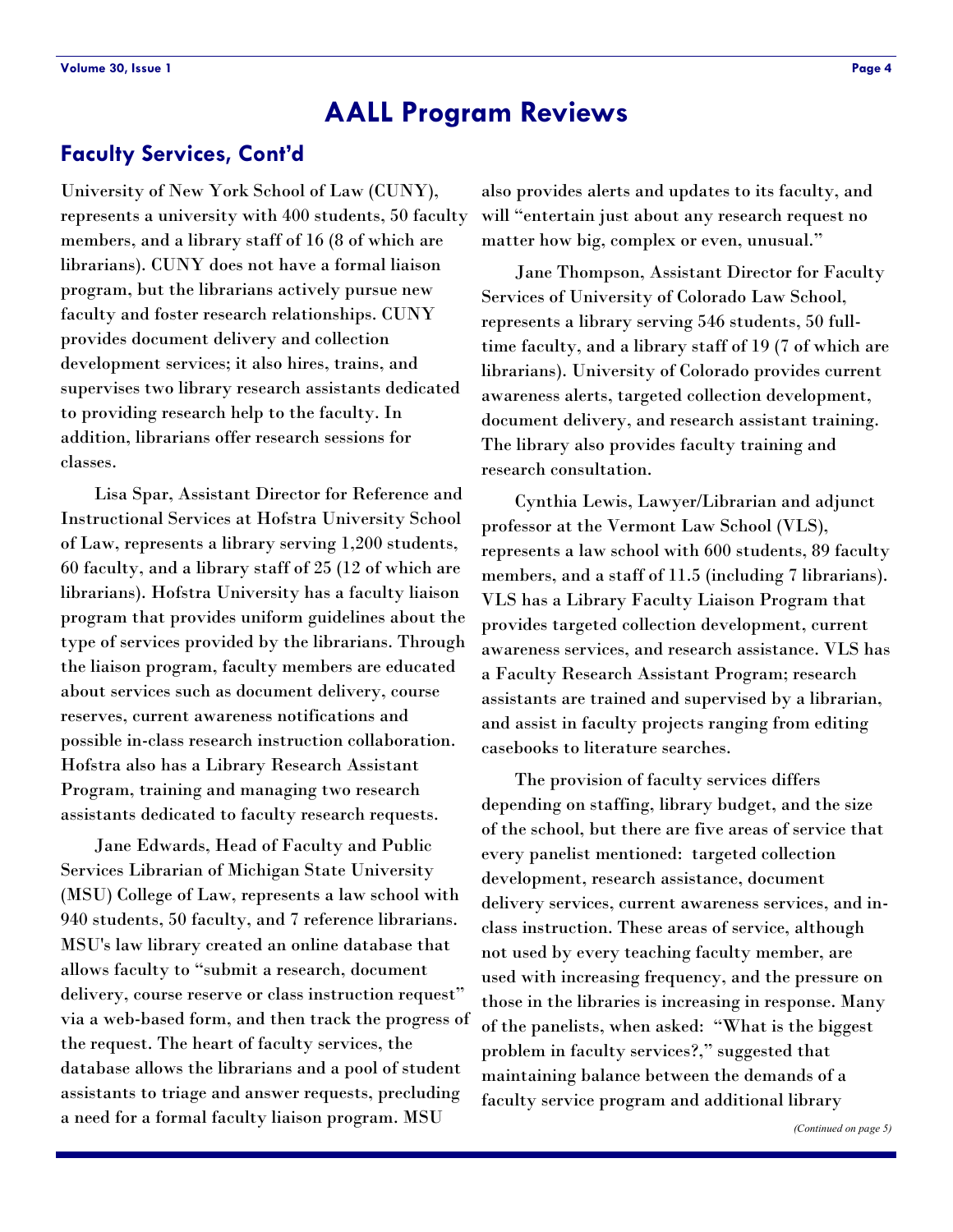### **Faculty Services, Cont'd**

responsibilities was not easy. Other panelists pointed to time crunches/research deadlines and workflow issues (uneven patches of research assistance throughout the year) and their accompanying budget complications (payment/ training of research assistants) as adding to that imbalance.

The growing complexity of faculty requests is another challenge mentioned by some of the panelists. As faculty research becomes more interdisciplinary in focus, law librarians are being asked to become expert researchers in areas of study that stretch well beyond the law library stacks. Empirical, historical, and international research are fair game, and law library faculty service programs are expected to keep up. Learning statistical software is not usually thought of as falling within a law librarian's purview, but, more and more, law librarians and research assistants are being asked to not only be experts in the world of legal resources, but to be (at the very least) competent in navigating resources from other disciplines.

There was no dearth of discussion amongst the panelists about the challenges of faculty services. The bridge-building with other libraries and librarians that once seemed like a good idea has become integral to the professional capabilities of faculty services librarians: working with subject librarians, developing relationships with expert researchers in other fields, and learning about areas outside of the traditional legal world are par for the course. All of these themes led to a provocative question from moderator Raquel Gabriel: *Are we becoming generalists?* Unfortunately, time constraints prevented a hearty discussion of the question, but, hopefully, we can talk about an answer next year!

### **Librarians as Teachers**

Practically anyone (professional librarian or staff) who works in a law school library has had occasion to teach, whether it be a formal, for-credit law school course or answering a query from a student who stops the first person who passes by to ask for help. More and more, however, academic law librarians are acquiring formal teaching roles and the programming at AALL 2010 reflected this. At least four programs addressed various teachingrelated issues.

#### **Starting Off on the Right Track: Avoiding Mistakes Common to New (and Not-So-New) Instructors**  Barbara G. Traub, St. John's Univ. Law Library

In program D-5, moderator Meg Butler (New York Law School Library) and speakers Kate Irwin -Smiler (Wake Forest University Professional Center Library), Sara Sampson (Georgetown Law Library), and Joan Shear (Boston College Law Library) engaged the audience by first explaining coming mistakes in teaching and then, for each, having the audience participate in exercises to illustrate more effective alternative methods. No one method of teaching is perfect: a combination of lecture and activities that involve the class as a single group and/or smaller groups works best to engage students and address various learning styles.

The first activity illustrated an effective way to guide in-class activities. Each audience member was given a small paper stating the objective of the exercise (to determine information available on a federal agency website and how it may be useful for legal research), an agency website to examine, and three simple questions: What is the website? What information is included? How do you use the website? Students (the audience) then pair with a neighbor, discuss what they found, and explain it *(Continued on page 6)*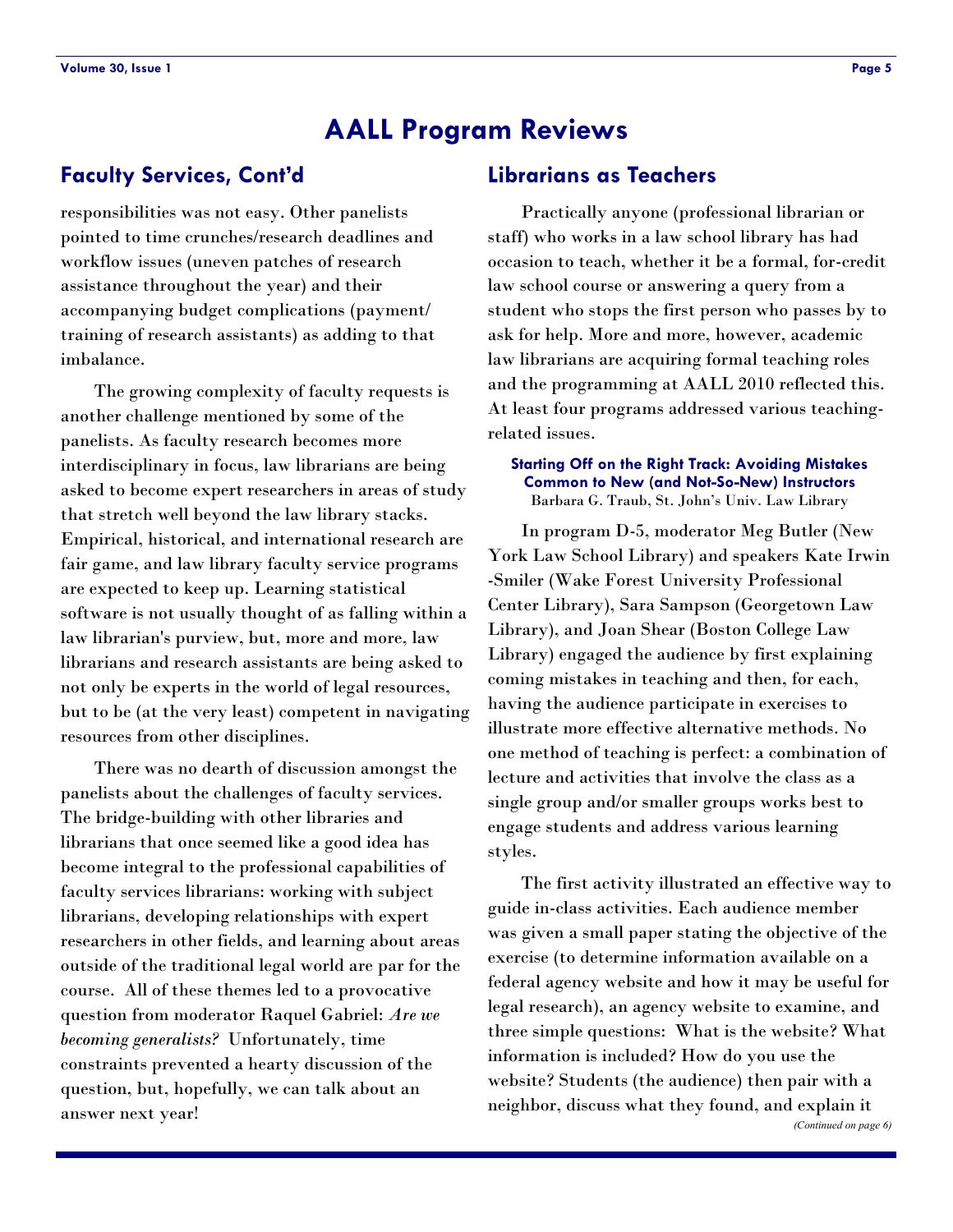#### **Librarians as Teachers, Cont'd**

to the rest of the class. Sufficiently guided classroom activities (1) have a clear objective, (2) set up a framework by providing minimal substantive background if necessary, (3) give clear instructions, (4) allow students time to complete the activity, and (5) allow the teacher to be available for questions.

Another common mistake is a lack of concrete learning objectives. Instructors need to identify learning goals for the whole course (state them in the syllabus), each class session (state at the outset), and each assignment or activity. Focusing on the outcome (i.e., what you want students to be able to do in the end) is recommended, and several examples are provided in the handout materials available at [http://www.slideshare.net/](http://www.slideshare.net/kirwinsmiler/d5-final) [kirwinsmiler/d5-final](http://www.slideshare.net/kirwinsmiler/d5-final).

Student evaluations: love 'em or hate 'em? The answer is both. The speakers advise soliciting evaluations halfway through the semester as well as at the end, organizing them for review, and then focusing on specific points for the future. Finally, effective classroom management comes from being prepared, being yourself, setting clear expectations, being consistent, and seeking advice when you have a difficult student or situation.

This excellent presentation ended with five slides, each clearly re-stating the five common mistakes and illustrating the very points made by the speakers.

#### **Mile High Summit On Training: Are Things Coming to a Peak?**

Barbara G. Traub, St. John's Univ. Law Library

This session (A2) brought together a law school librarian (moderator Victoria Szymczak, Library Director and Asst. Professor at Brooklyn Law School), a law student (rising 3L Tommy

Preston from the University of South Carolina), a law firm librarian (Linda-Jean Schneider from Drinker, Biddle and Reath in Philadelphia), a law firm director of professional development (Molly Peckman from Dechert LLP in Philadelphia), and a professor (Prof. David Thomson, Director of the Lawyering Process Program at the University of Denver) to discuss how the recent changes in law firm economics have affected research and other skills training programs in both law schools and law firms.

The panel addressed six questions: What was the education or training model used at your institution in 2008? Have there been any changes, and if so, why? Have recruitment procedures changed? What further changes do you see ahead for the training model? Whose responsibility is it to 'train' and why? What role can a librarian play in the new order?

Prof. Thomson began by describing the University of Denver Lawyering Process Program as that of a law school with a deep and rich history of being skills and teaching focused. The program has been in existence for 20 years and included Legal Research and Writing in the first year and later in combination with other skills. Mr. Preston's experience included only one credit of 1L legal research and he found himself woefully unprepared to do research when he got his first job at a law firm. He described his experience as similar to that of other students.

In answer to Question 2, the law firm representatives described extensive, formalized training programs for new associates. Dechert uses a series of firm-wide video conferences of partners and outside speakers to teach core competencies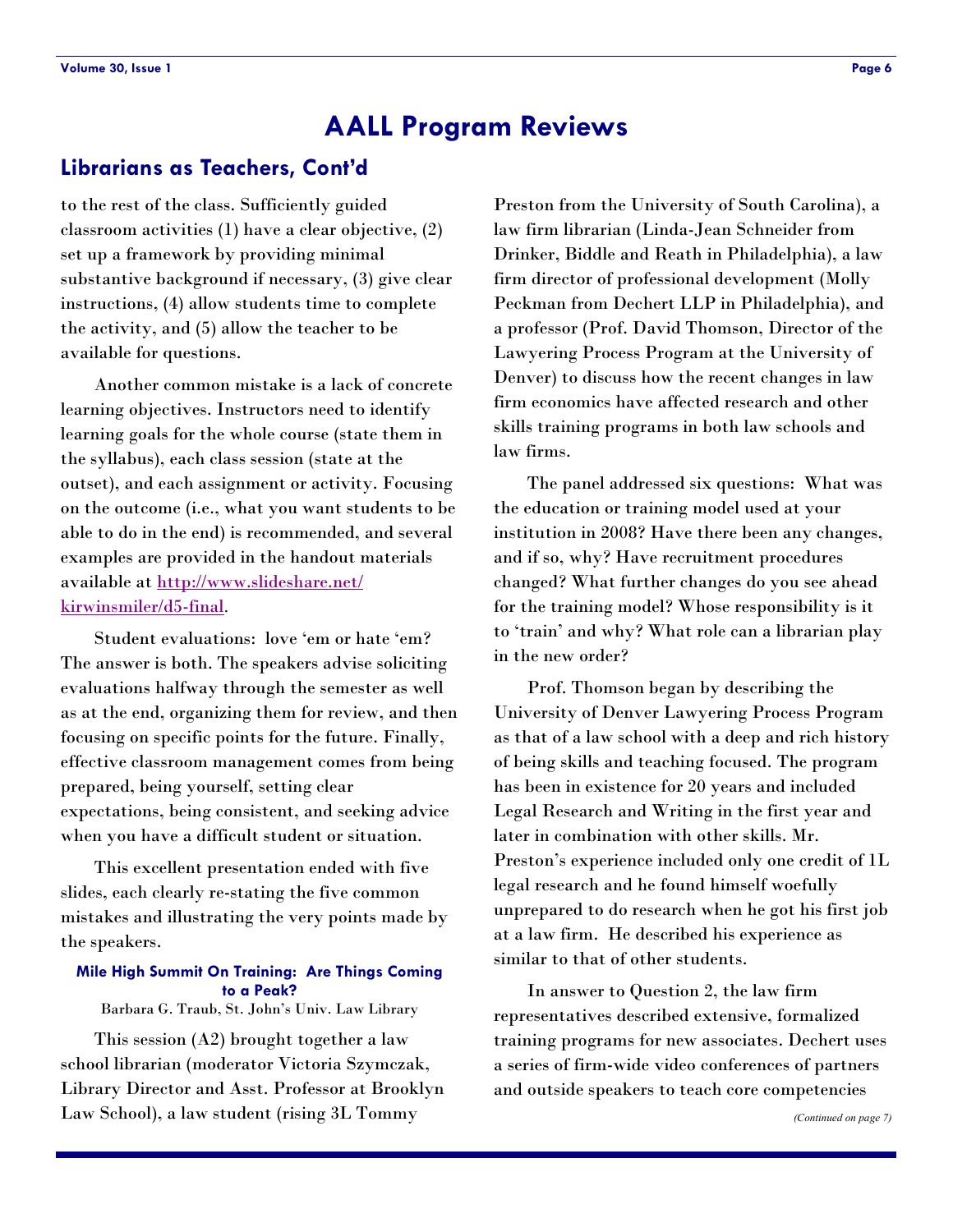### **Librarians as Teachers, Cont'd**

and has established benchmarks of skills for each practice area. Their classes are open to all attorneys in the firm, not just new associates. In 2009, Ms. Schneider's firm established a new 6 month training program during which the new attorneys have no billable hours requirement. The program consists of a core curriculum, a practicegroup curriculum focusing on litigation and transactional skills, and 12-weeks of shadowing and meeting clients. The firm was thrilled with the outcome and will be repeating the program in 2010.

In answer to question 3, the law firms don't seem to be changing their recruiting very much – they still look for top students from top schools. Prof. Thomson pointed out that such serious investments in training by law firms seem to indicate that law schools are not producing graduates who are prepared for practice, but it is very difficult to make a 'fully practice-ready' lawyer in 6 semesters especially when the firms still don't seem to look at more graduates from schools with strong skills programs.

Dialogues such as this one indicate that students need both doctrinal AND skills training and that one possible way to do so successfully is to increase the collaboration between law firms and law schools. Law schools are establishing more skills competency programs, and some, like Prof. Thomson, are reaching out to law firms to get input that would put "doctrine in context." Law firms are doing more training in business development and legal project management, and this might be an area for law schools to look to add to their curricula also.

And the role of librarians? We can (and should) be involved in it all. Law firm librarians

are participating in much of the training by teaching some of the sessions, and by providing exercises and resources for the transactional work and legal ethics. In law schools we can advocate for research across the curriculum and offer assistance to both doctrinal as well as skills classes. And we can all network more: in New York City a group of law firm and law school library directors have met twice this summer to try to share our knowledge and work together to produce better researchers. Our initial project is to gather 'real world' problems from law firm librarians so that research training more accurately focuses on the skills and resources needed for 21st century legal research.

#### **Navigating Your Way to the Classroom: Law Librarians Teaching New Law School Classes**  Jennifer Allison, Pepperdine Law Library

This program included three panelists: Meg Butler of the New York Law School Library, Amy Emerson of the Cornell University Law Library, and Tom Kimbrough of the Southern Methodist University Underwood Law Library.

Tom Kimbrough started off by describing the Foreign, Comparative, and International Law (FCIL) research course he teaches at SMU. n response to a challenge by a faculty member, Tom proposed the course to the curriculum committee and the dean, selling them on the value of the class on the way to winning its approval. After it was approved, Tom began designing the course, finding that it worked well to use three class components: a weekly lecture, a weekly lab exercise, and student presentations on their major class projects. Often, to combat boredom, lectures are based on a controversial topic of current interest, such as the debate over the implications of headscarf laws on *(Continued on page 8)*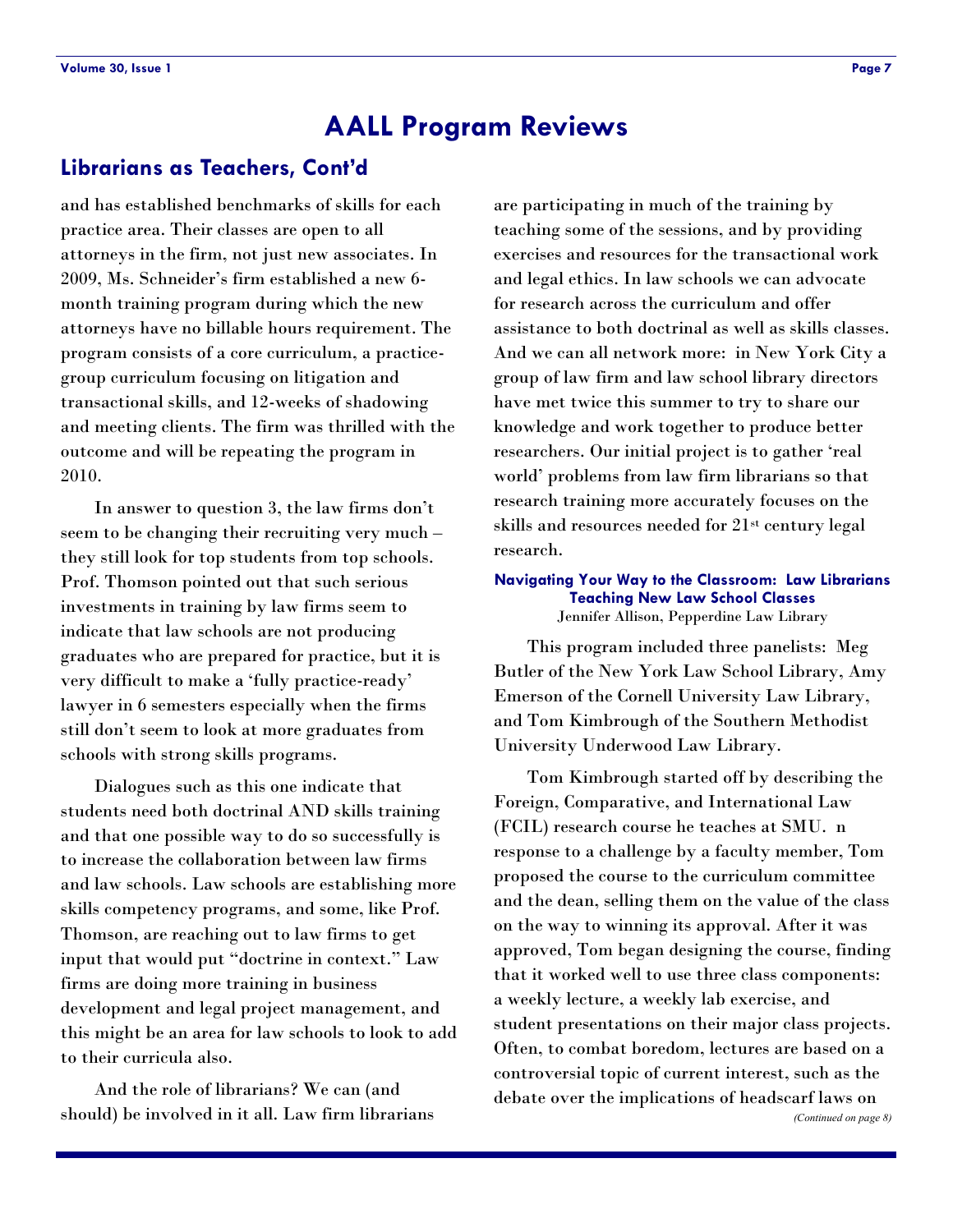### **Librarians as Teachers, Cont'd**

religious freedom. In addition, each lab exercise is carefully structured to encourage the students to develop creative legal research and thinking skills.

Next, Meg Butler discussed the pedagogical principles involved in creating a syllabus, teaching, and assessing students. It is very important for teachers to begin by setting foundational learning goals, and by establishing learning objectives that consider content and student skill levels in determining what the students need to learn. In writing objectives, a source like Bloom's Taxonomy can provide useful assistance, because it focuses on cognitive skill levels and the use of active verbs. Meg suggested sharing these objectives with the students early in the course, because this will encourage them to focus on the important parts of the material. As for developing the syllabus, she suggested focusing on three major components: expectations, schedule, and administrative details. She then encouraged establishing assessment rubrics with the learning objectives in mind, because this affords the truest evaluation of student performance. She also suggested providing assessment feedback to the students in a timely manner.

Finally, Amy Emerson discussed preparing yourself to perform in the classroom. Her specific advice focused on the professor, "owning the class.‖ This involves preparing yourself to have the courage to teach by gaining all of the necessary power and authority in the forms of credentials and self confidence. Preparing the class itself is also essential, including reviewing and selecting the appropriate topics, choosing the proper textbook, and ensuring that all of the logistical details related to the class (especially classroom technology) are worked out well in advance of the

first day. Finally, once the class begins, and as the semester goes along, all of this preparation can be put into practice when you exert the proper authority, clarify your expectations, and make the material as relevant to the students as you can. Amy concluded by pointing out that, despite the hard work required, teaching has some definite perks – it is fun when you can run the show, and it can be very rewarding and pleasurable to teach a group of smart and engaged students.

#### **The Boulder Statement: Creating a Signature Pedagogy for Legal Research Education**

Barbara G. Traub, St. John's Univ. Law Library

In June 2009 a group of legal research professionals gathered at the University of Colorado Law School in Boulder to discuss legal information scholarship and instruction in light of the Carnegie Foundation's 2007 report *Educating Lawyers: Preparation for the Profession of Law*. The Carnegie Report's call for integration of more professional responsibility and practical skills training in law school curricula has many law schools and individual professors re-examining their methods and course content. The work product of the 2009 meeting in Boulder, "The Boulder Statement on Legal Research Education", incorporates the recommendations of the Carnegie Report to define an approach to legal research instruction through which students will apply analysis and synthesis to evaluate a legal question within the context of the legal system in which it arises to determine the best research plan and resources.

This presentation (Session E2) gave an overview of the Boulder Statement and its background; clarified terms such as 'integrated analytical process',' apprenticeship', and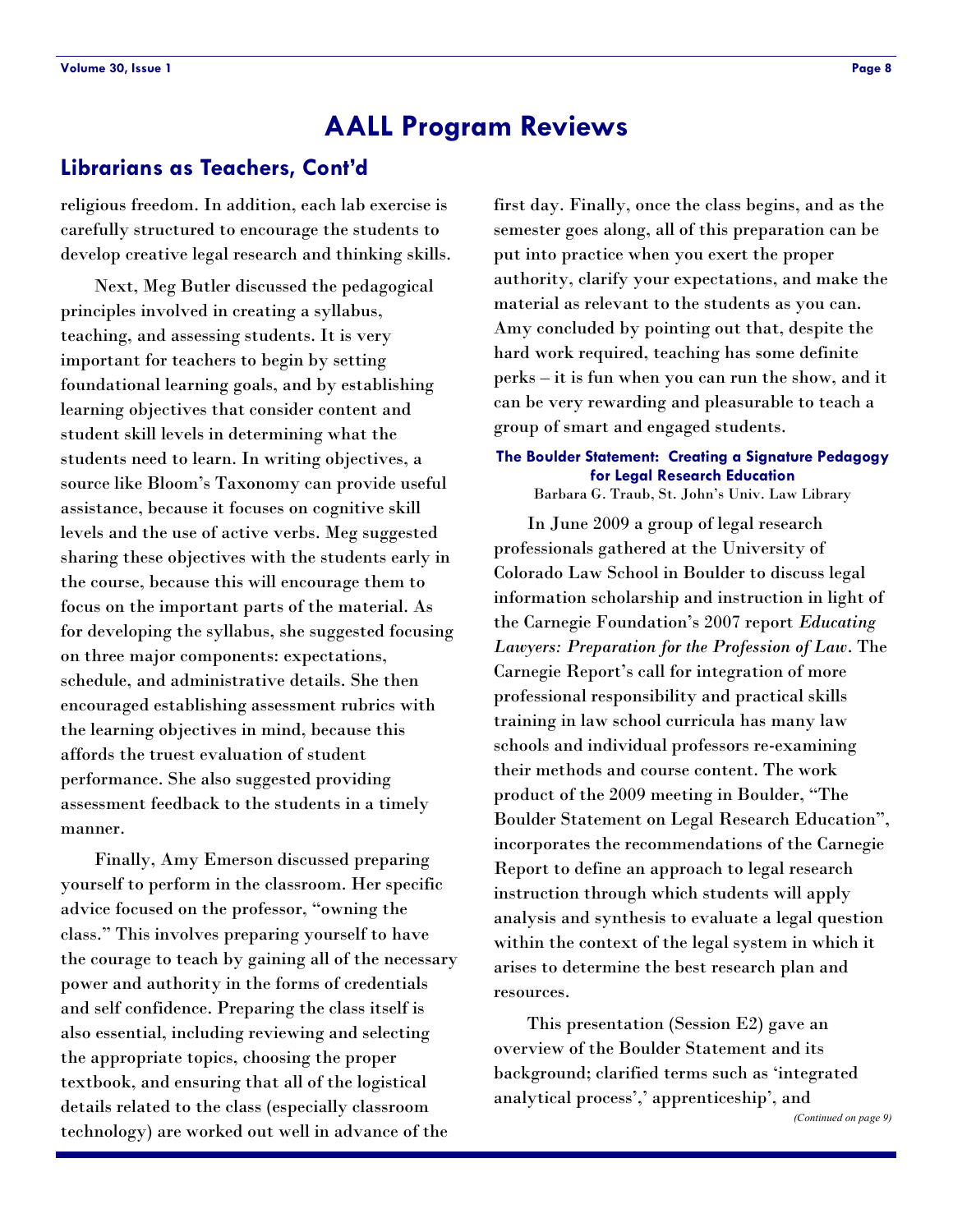### <span id="page-8-0"></span>**Librarians as Teachers, Cont'd**

‗iterative'; placed the Boulder Statement within the context of proposed changes to the ABA Standards for Accreditation; and suggested what we, as law librarians and teachers of legal research, can do to advance legal research instruction in law schools. Moderator Barbara Bintliff and speaker Kumar Percy Jayasuriya provided the context and background, and speaker Sarah Valentine defined our challenge. We each must:

- Honestly reflect on our methods and goals when we teach legal research
- Recognize and incorporate analysis and legal reasoning (cognitive abilities) with the knowledge of institutions, authority and sources (practical abilities) in our teaching
- Be vocal advocates for and participants in incorporating legal research training throughout the law school curriculum.
- Adopt active learning methodologies that are best suited for teaching critical thinking and problem solving.

Though brief, this session was both an excellent introduction to and review of the current status of the movement toward a signature pedagogy for legal research education.

### **New(er) Law Librarians**

For those of us who have been going to the AALL Annual Meeting for many years, the meeting is still often a whirlwind of committee and SIS meetings, networking, educational sessions, presentations, taking in the exhibits, and socializing. For the new (and newer) law librarian attending for the first or second time it can feel overwhelming and leave you exhausted. The next three reviews offer great advice for us to share with next year's newcomers.

#### **You Don't Have to Be Brand New to Still Be Newer** Theresa Strike, Univ. of New Mexico Law Library

[**Editor's Note:** Theresa was the recipient of the CONELL grant for the 2010 Annual Meeting.]

CONELL draws a variety of people, ranging from those who are still in school to those who have been at their job for a few years. With such a wide variety, it was hard to imagine that a single event could offer something for everyone. I arrived, wondering if it would have something to offer both brand new librarians, and those, like myself, who had a couple years under our belts. Amazingly, CONELL managed the task easily.

It would be easy to think of CONELL as a warm up for the rest of the conference, but that would fail to capture its full value. While it is true that CONELL offered advice on how to make the most of the conference, more importantly it offered a chance to learn how to make the most of my AALL membership.

The event began informally with the optional Dutch Treat Dinners on Friday evening. Organized by volunteers, the dinners offered choices for a range of tastes and budgets. More importantly, they offered participants a chance to meet other CONELL attendees before the main event. The extended, informal setting allowed a unique chance to interact with other librarians who are at the beginning of their careers. My group was surprisingly large, well over twelve people, which resulted in a certain amount of shouting up and down the table, as we introduced ourselves to each other.

CONELL officially started the next morning, with a continental breakfast. Like all the breakfast meetings at the conference, it started before 8:00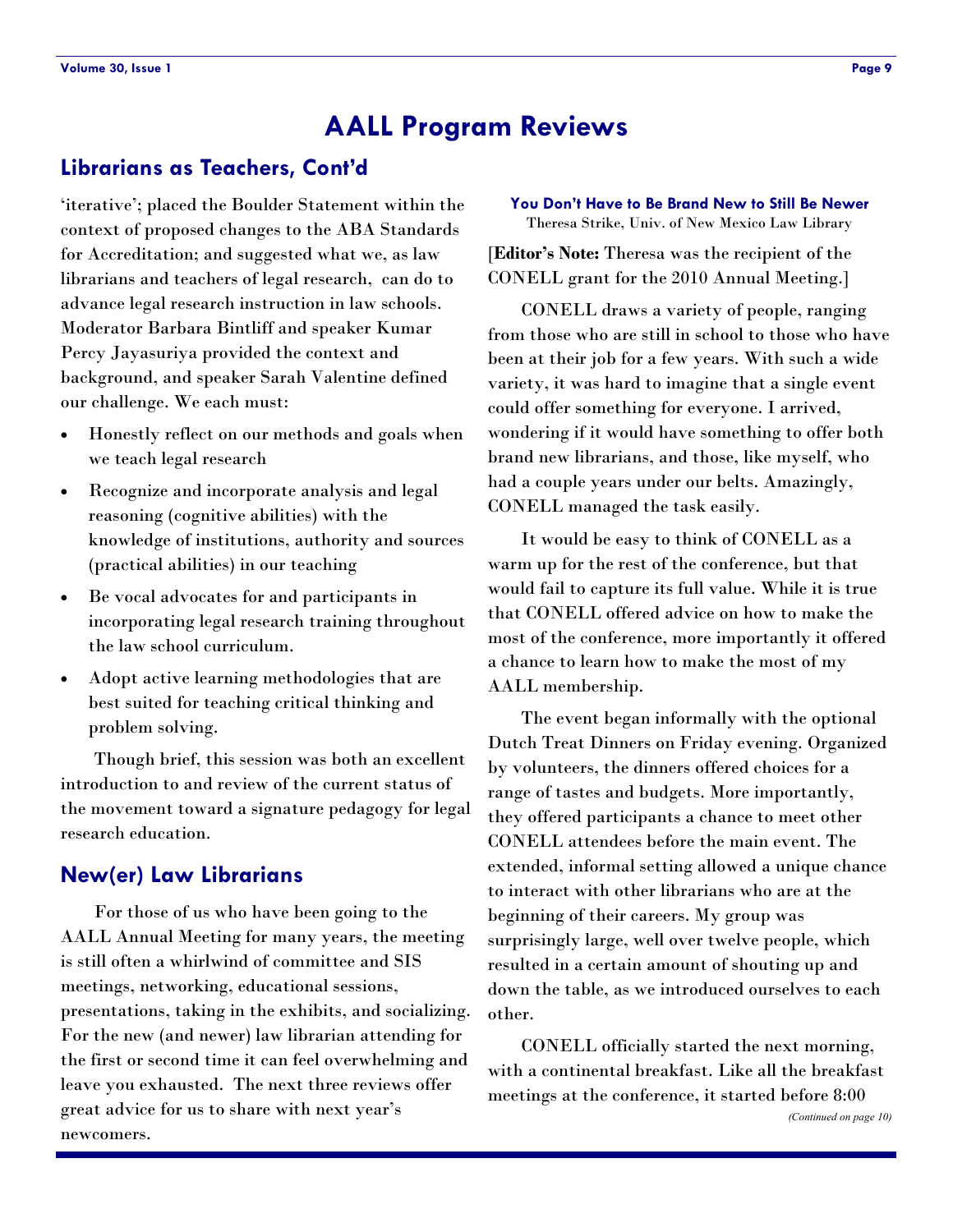### **New(er), Cont'd**

AM. It's worth noting that the difference between the headquarters hotel and those hotels farther away is much more apparent that early in the morning. The breakfast gave participants a chance to reconnect with those they met the night before and to make new connections.

The breakfast was followed by an introduction to AALL. While I had been a member of AALL for almost three years, this was the first time I'd received the information in an organized fashion. The session started with an introduction to the AALL executive board. It was the first time I'd seen many of those faces, though, for the most part, the names were at least a little familiar from elections and mailing lists. As a person with a better memory for faces than for names, I appreciated the chance to connect the two. After meeting the executive board, we were given examples of various ways to get involved with AALL.

We heard from three different groups. The editors of both Spectrum and the Law Library Journal talked about what they were looking for in their publications. This was followed by an introduction to the Mentoring program, and finally, an explanation of how programs are submitted and selected for the annual meeting. All three presentations offered concrete, hands-on ways that we, as newer librarians, could become involved in AALL. While the information is available elsewhere, it is a different experience to receive it in conjunction with an invitation to participate.

This was followed by a breakout session, where each member of the AALL executive board was joined by a small group of CONELL attendees. My group was mainly made up of students and librarians at the very beginning of their careers, which meant that I was actually one of the more

experienced attendees. It was an eye-opening experience to realize how much I have learned already, only a couple years into my career. It also helped reinforce what I had just been told, that I had something to offer that others would be interested in.

After the breakout sessions with the board members, we regrouped to hear from two more people. First was Joyce Manna Janto, in her capacity as vice president, who spoke to us about volunteering with AALL. The message we had been receiving all morning was once again reinforced. Even if we were still at the beginnings of our careers, our contributions were welcome and even desired. Attendees were then treated to a talk by Cornell Winston. And it was a treat. His talk managed to be both the funniest thing I heard during the entire conference and full of practical advice on how to make the most of the conference.

The final educational event of CONELL split us into two groups. One group attended a speed networking event, while the other checked out the Marketplace, which offered information about various special interest sections, caucuses and committees. Both events offered further opportunities for the themes of the day – connecting with new colleagues and getting involved in AALL.

And did I mention this all took place before lunch?

If that seems like a lot to do in one morning, it was. It was also well organized and, other than the speed networking, it didn't feel rushed; the rushed feeling of speed networking had more to do with the nature of the activity than the organization. And it didn't end with lunch. After eating, we went on a bus tour through Denver. It gave us a final chance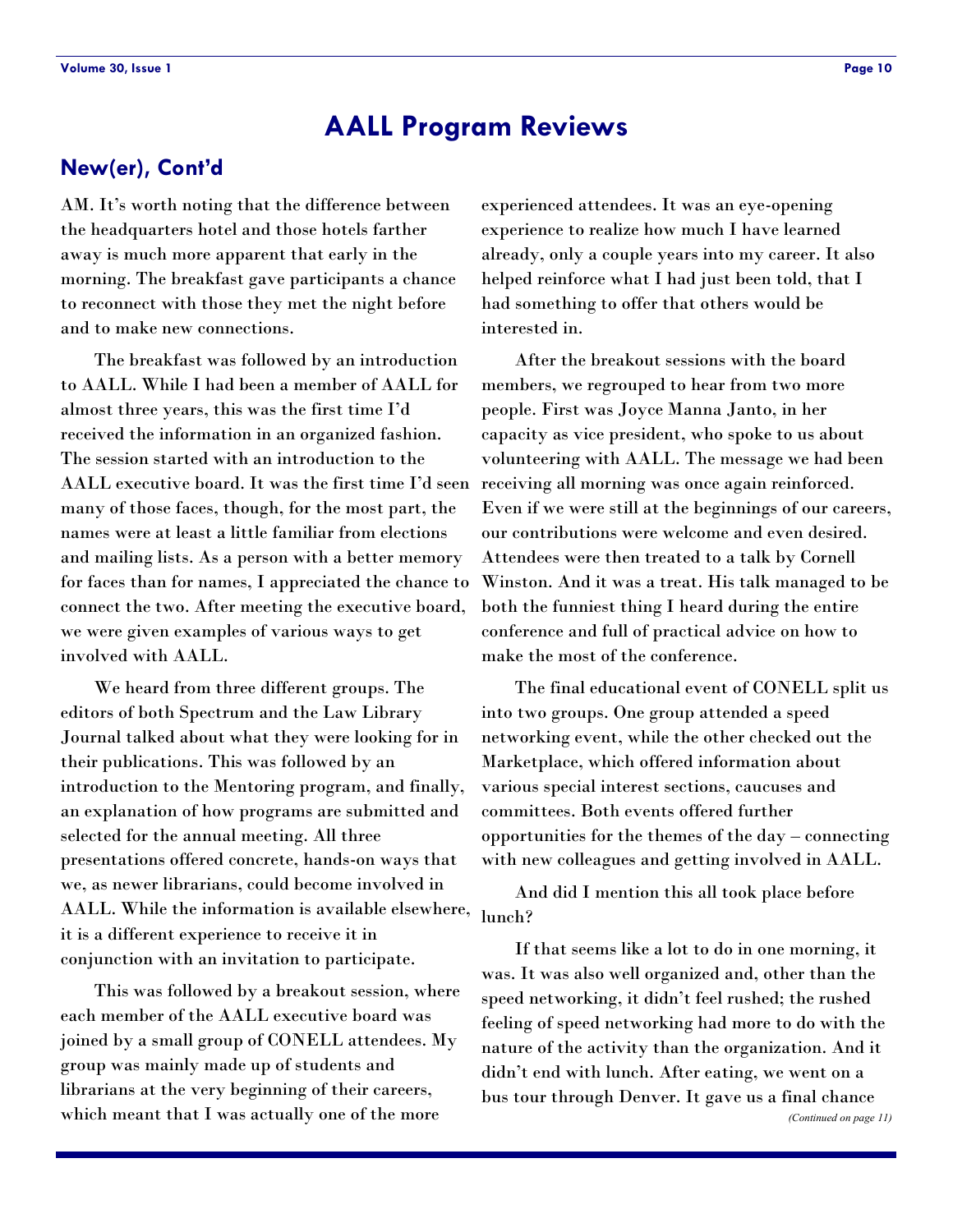### **New(er), Cont'd**

to sit down and talk to those around us for an extended length of time.

I went into CONELL not sure that I would benefit from the event as much as I would have if I'd gone a year or two before. I came out of it, having had a great experience and knowing that it's the Conference of New*er* Law Librarians for a reason. Growing in your profession is a process, and CONELL can give you boost at any point, not just at the very start.

#### **ALL-NEW**

Theodora Belniak, Charles B. Sears Law Library University at Buffalo Law School

Forgetfulness is one of many human talents. The ability to lose details, compress time, and repackage memories is what transforms everyday life into narrative. In the context of a professional setting like law libraries, this talent is no less useful. Those awkward and sometimes painful years of learning the ropes of a librarian position fade into the quickening blur of meetings, conferences, desk shifts, and deadlines. Competency and comfort grow, and we lose track of how we got from the beginning to our current situation. But, what do we tell our newbies who are trying to find their way when we've forgotten the feel of those first steps? Is there a safe space for the basic questions?

The ALL-NEW program, sponsored by ALL-SIS, is designed with these questions in mind. Originally created as a mentoring program by Kumar Jayasuriya and others, ALL-NEW participants provide guidance to newer academic librarians. The ALL-NEW organizers recruit librarians, some veterans, some that have been in the field for only a few years, and ask them to mediate a 'topic-focused' table and to share strategies. Questions run the gamut, and with a

group of librarians representing all stages of the profession, the conversations are lively and informed.

This year's Sunday evening ALL-NEW program was no exception. It was well-stocked with relevant topics, great mediators, and lots of gustatory goodness. There were six topics, six tables, and twelve mediators. The room was just the right size for the number of attendees and it provided a great atmosphere for small group conversations.

The topics were as follows:

- **Law library management** was tackled by Pauline Aranas, Associate Dean and Acting Dean of Library and Information Technology at University of Southern California, and Mark Bernstein, Director of Legal Research Center at Drexel. Ms. Aranas and Mr. Bernstein are wellversed in the practicalities of law library administration, and brought years of administrative experience to the discussion.
- **Legal research instruction** was mediated by Melissa Bernstein, a reference librarian and lecturer at the University of Texas at Austin, and Koviena Nelson, the Education and Legal Research Services Law Librarian at Phoenix School of Law. The discussion reflected the tips and tactics Ms. Bernstein and Ms. Nelson had tested over the years, and touched on the different learning environments and teaching requirements of law libraries.
- **Career development:** Nancy Strohmeyer, Interim Director and Associate Dean at Barry University, and Dwight King, Research Librarian and Head of Research Services at the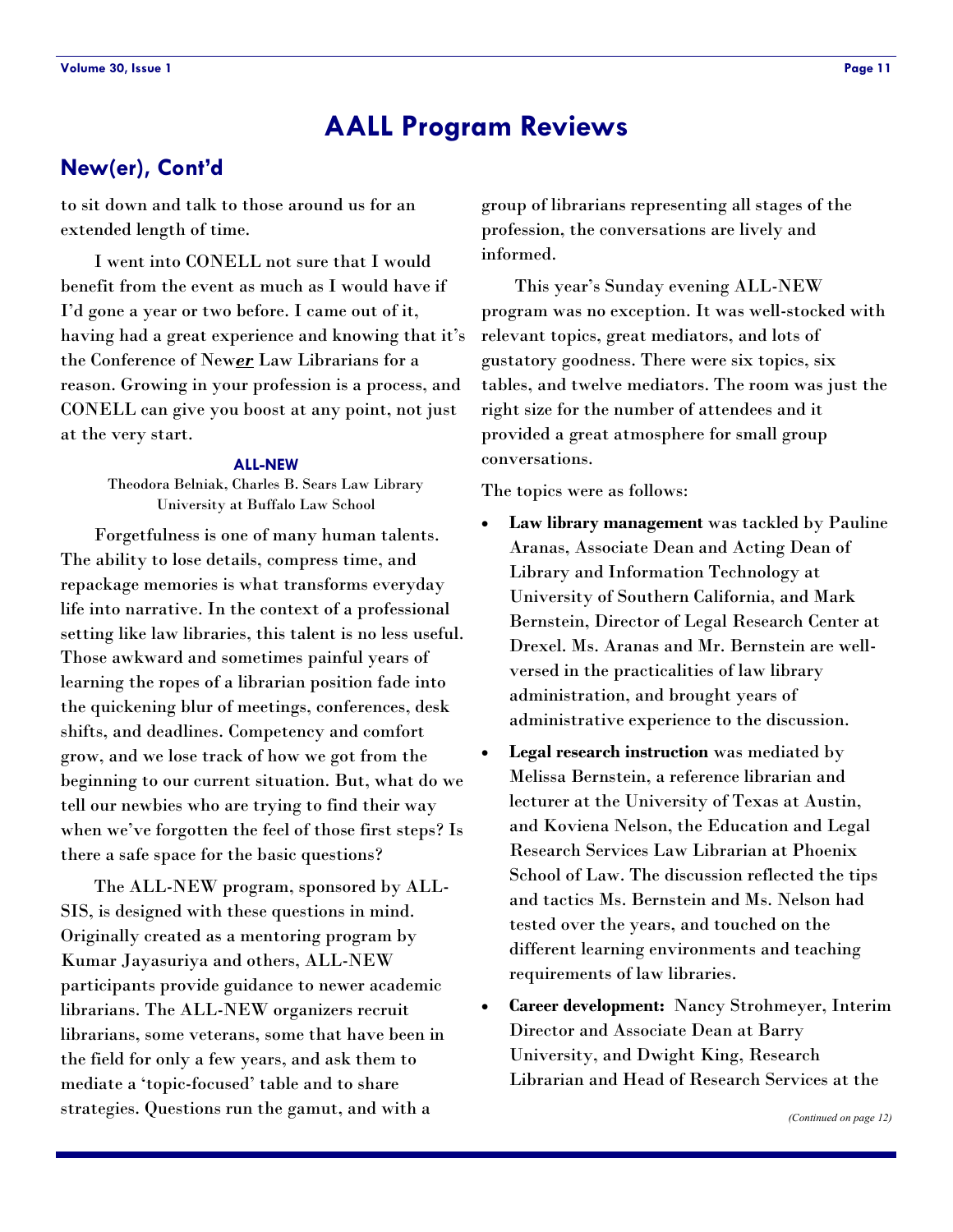### **New(er), Cont'd**

University of Notre Dame led the discussion about career development, and provided insight into their paths of professional development.

- **Tenure and peer review:** Always a hot topic and an issue weighing heavily on new academic law librarians, the tenure and peer review discussion was mediated by Caroline Young, Reference and Technology Librarian at Rutgers School of Law, and Carol Parker, Professor of Law, Associate Dean for Library and Information Technology at the University of New Mexico School of Law. Stressing the importance of publishing and of finding appropriate mentors, Ms. Young and Ms. Parker explained the tenure process and helped attendees ‗think out loud' about their role in the process.
- **Law librarianship for non-JDs:** The discussion was led by John Wilson, the Foreign and International Law Librarian at UCLA Law, and David McFadden, a Senior Reference Librarian at Southwestern Law School. With apologies, I missed out on this worthwhile discussion, but, for the non-JDs out there, ALL-NEW has a place for your questions about the opportunities at and challenges of law libraries. Mr. Wilson and Mr. McFadden were well-positioned to discuss the benefits and feasibility of law librarianship with an MLS.
- **Instructional technology services:** Jessica de Perio Wittman, Distance Education Librarian at John Marshall School of Law, and Kathy Darvil, Access Services/Reference Librarian and Adjunct Assistant Professor of Law at Brooklyn Law School mediated the conversation about instructional technology services and access services. They explained the role of technology within their library settings, and spoke to attendees about the integration of technology

into library services.

Denver's ALL-NEW was a well-planned and well-balanced program. More compliment than complaint, I regret not having more time to engage in each discussion. As a new librarian, there are many questions, and, because of the meandering nature of round-table chats, undoubtedly I missed some good answers. I was left wanting more (always a good thing) because the mediators were open, honest, and ready to talk about anything and everything.

#### **Navigating the Exhibit Hall: A User's Guide for Beginners**

Katy Stein, St. Mary's University Law School

As a new law librarian, I was so excited to attend the annual meeting in Washington, D.C. in 2009 - and for good reason. I attended great programs, lunches, made new friends and reconnected with others, ate and imbibed many vendor-provided refreshments, and even saw some great sights. But, when I returned to my library, I wasn't sure if I had taken advantage of all my opportunities during the meeting, and wondered if there were experiences I wasn't aware of and missed out on. One facet of the meeting, though, I knew I didn't understand - the exhibit hall. During my first meeting I found myself only spending a few minutes a day in the exhibit hall, mostly waiting to run into someone I knew, or to take a chance to win a Kindle. I watched as people went to booths and cheerfully interacted, but never managed to more than awkwardly stumble through a LexisNexis presentation or two. That couldn't be, as Peggy Lee lamented, all there is? This year I asked for advice. I sought the counsel of our library's Associate Director, Charlie Finger, who since his arrival has boggled my mind with his knowledge of vendors,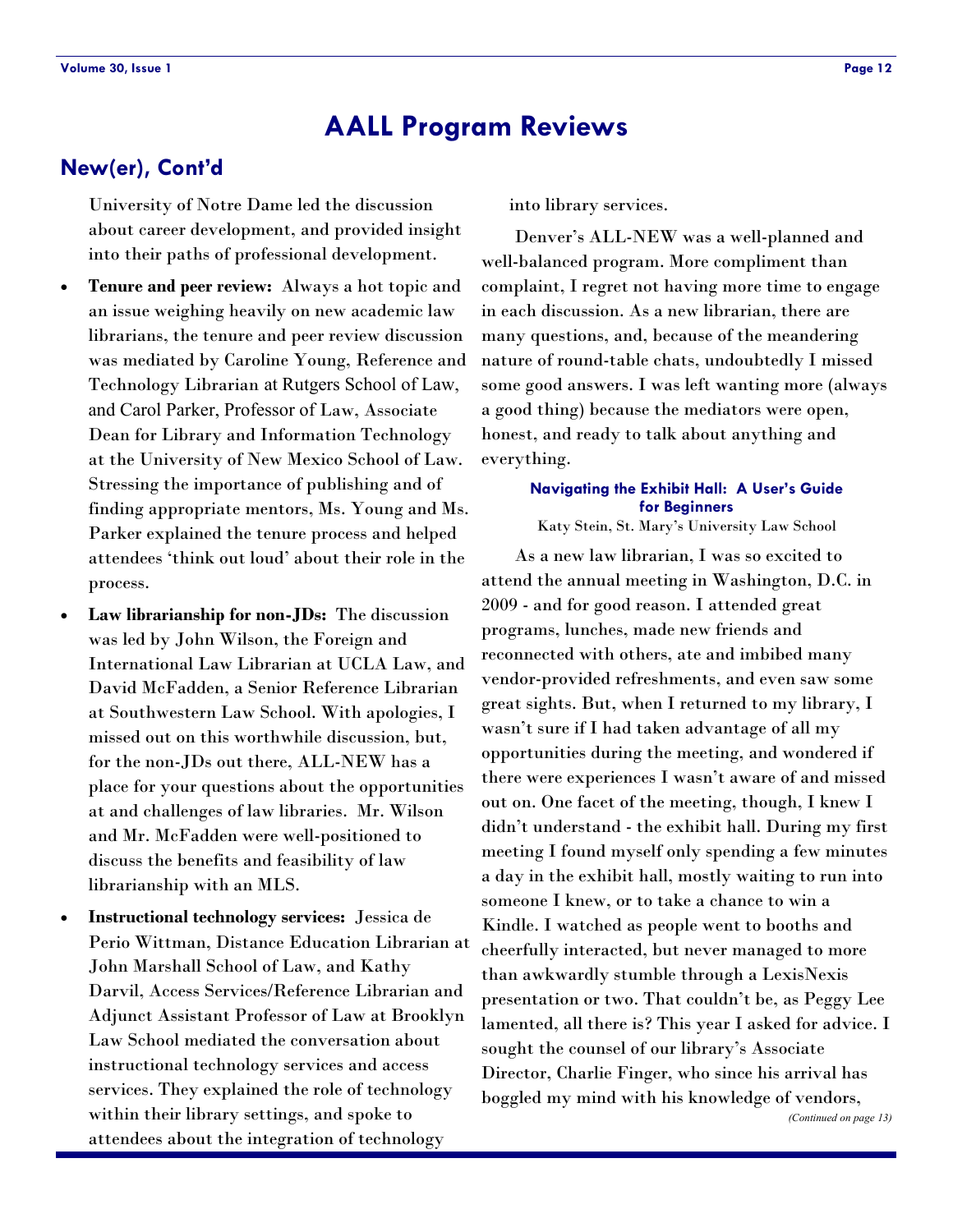### <span id="page-12-0"></span>**New(er), Cont'd**

publishers, and all else acquisitions and collection development concerned. With minimal armtwisting, I conscripted Charlie into giving up some all too precious meeting time to show me the ways of the exhibit hall. One morning, four hours, and bags and bags of tchotchkes/swag/promotional ephemera later, here are the mysteries of the exhibit hall, now unlocked:

- 1. No Fear. It may be stereotypically "librarianish" of me to admit that I'm generally uncomfortable approaching people I don't know, but it's true. I had the initial, and incorrect, assumption that unless I knew my library needed a product, or was prepared to purchase it, I'd simply be wasting the exhibitors' time. This couldn't be further from the truth. One of the greatest benefits of my exhibit hall experience this year was learning about companies I wasn't aware of, that may not seem to relate to an academic law library's needs. Instead, I re-framed the exhibit hall as a place to learn about different vendors to which I may need to look to in the future to fill a 3. need unique to an academic library, or even just to become more conversant in the tools and services law firm and other libraries use. Specifically of interest to me were the many document delivery services, which I'll keep in mind for my more exigent faculty services circumstances. Above all, the vendors spend a great deal of money to have just this sort of face time with law librarians, to hear about their needs and what their companies can do to better serve us. Working with vendors is definitely a two-way street, and an important part of nurturing this relationship is simply meeting vendors, seeing what they have to offer, and keeping them in mind for the future.
- 2. **Three Simple Words.** After standing around awkwardly at booths last year, I found I needed an "in," some introduction to start off conversations with vendors. And it had to be at little less transparent than, "Got any free stuff?" This year I found the perfect, all-purpose opener: ―**Hi, what's new?"** Regardless of whether your library has been using the vendor's service for decades or you can't even tell what the service is, all the vendors I encountered had new texts, new products, or enhanced services. And that's exactly what they'd like to tell you about. This approach gives them an easy avenue to talk about their products, allowing you to determine whether you have more questions, jog your memory as to any problems you may have encountered with the service, or if you really just want to get that stressball and to move on. In my experience vendors were excited to talk about their new features, so this creates an easy way to start a great interaction.
	- **Bring a Friend.** The unexpected benefits of working the exhibit hall with one of my coworkers were two-fold. First, it's more fun if you have someone else to bring into the conversation with you, and less intimidating for shy types like me. Second, and more important, given your different experiences in the library, you have more information to bring into the conversation. Where one may use a product infrequently, if at all, another may use it often and be able to ask questions about problems they've been having. If you can talk to the vendor from both the acquisitions / billing perspective and the user experience, more problems can be solved, and you benefit from learning about the library's overall experience *(Continued on page 14)*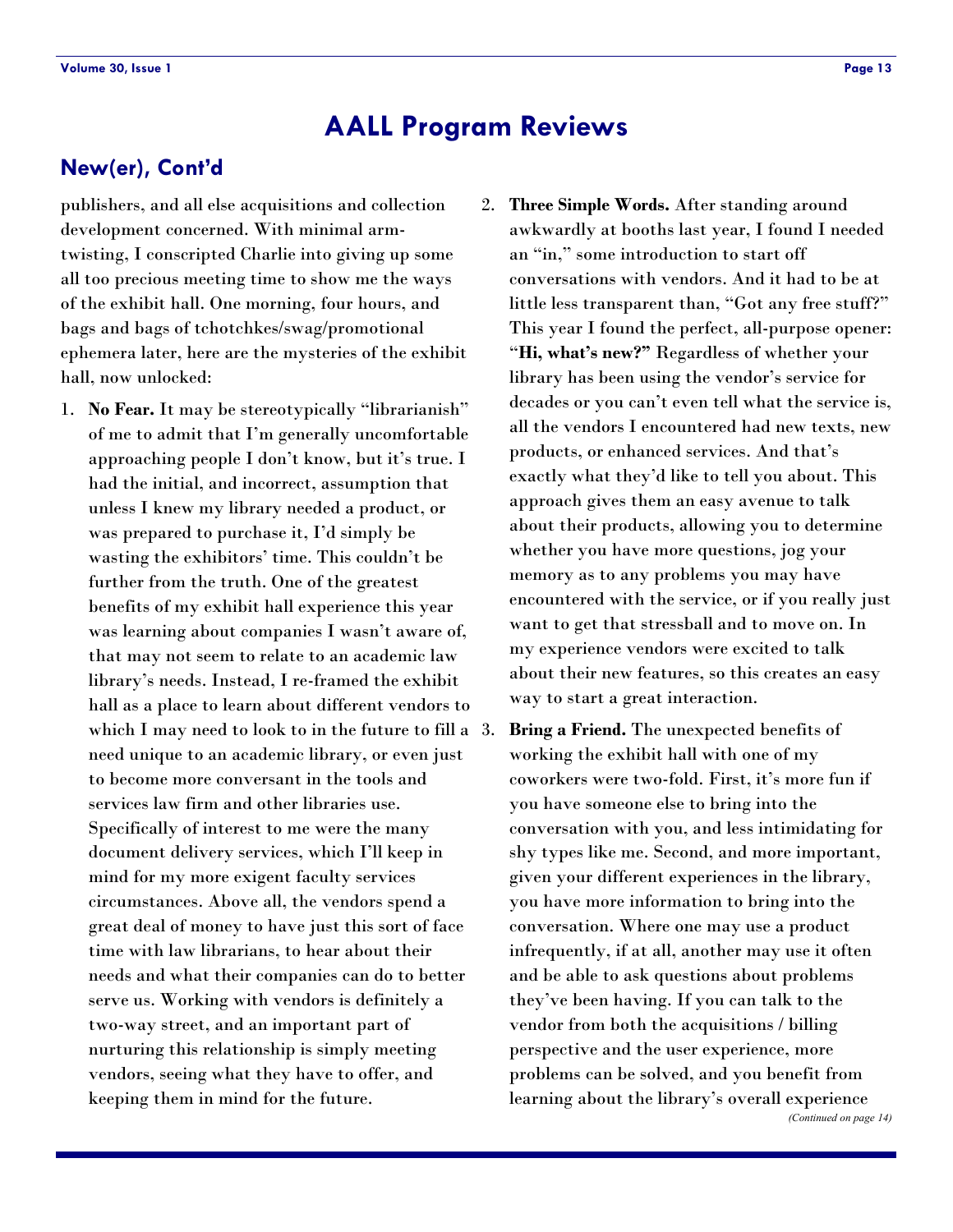### **New(er), Cont'd**

with a vendor. All of this information can be critical when making tough decisions about whether to purchase, continue purchasing, or abandon a product or service.

- 4. **Do your Homework.** When going through the exhibit hall with Charlie, I was amazed at his recall of what we purchased from which vendors, where we had had billing issues, and when customer service and communication were lacking. As he explained many of the vendor's top sales and service staff and management personnel are often at the meeting, making this is the best time to let them know when something is not working right. Many of those who Charlie had questions for followed up with him directly after the meeting, eager to solve problems. To this end, I'm starting a file this year where I can jot down service questions and problems, and bring them up with vendors at the next meeting, if they are not resolved by then.
- 5. **Collect your Goodies.** Of course, these tips would be incomplete without mention of the bounty of promotional swag you can collect in your exhibit hall adventures. As a practical matter, the first thing you'll need is a bag to carry your bounty, an item easily found at many vendor tables. Once you have your bag, you're free to collect without being too overburdened. Aside from a bag, even in this age of badge-scanning, bring business cards both for entering drawings and giving to vendors whom you'd like to hear from directly. While Westlaw and LexisNexis may seem to have the market cornered when it comes to cool stuff, there were some (literally) hidden gems to be found, as in the case of ALM's set of geodes. Also remember that many of the vendors, particularly the publishers, are not

excited about dragging their products back home, so it doesn't hurt to ask for a copy of that book/looseleaf/DVD set - especially on Tuesday, in the exhibit hall's final hours.

6. **Sharing the Wealth**. At the end of my exhibit hall adventure, I was tired, thirsty, and a little dazed. I felt as though I had gotten drunk on free pens and USB drives as the remnants of my exhibit hall spree bulged through my suitcase. But, after I arrived home, much of my bounty found new homes as well. Though it may seem a small gesture, offering up your goodies to coworkers who couldn't attend the meeting is always appreciated. From there, USB drives can be saved to use at the circulation desk for students needing to borrow one, a cheap option as our drives seem to wander off easily. Others can be saved for prizes to give out in legal research classes or at library presentations. Even my dog shared in the benefit, and remained vendor-neutral, reportedly enjoying his WestlawNext football and LexisNexis stadium blanket equally.

Thanks to all I learned from Charlie and my exhibit hall adventure this year, I can't wait for next year's meeting to sharpen my skills, make more of my time, and practice my three-word opener for all the information and networking benefits, and of course, all manner of goodies. I am still holding out for my free iPad, afterall.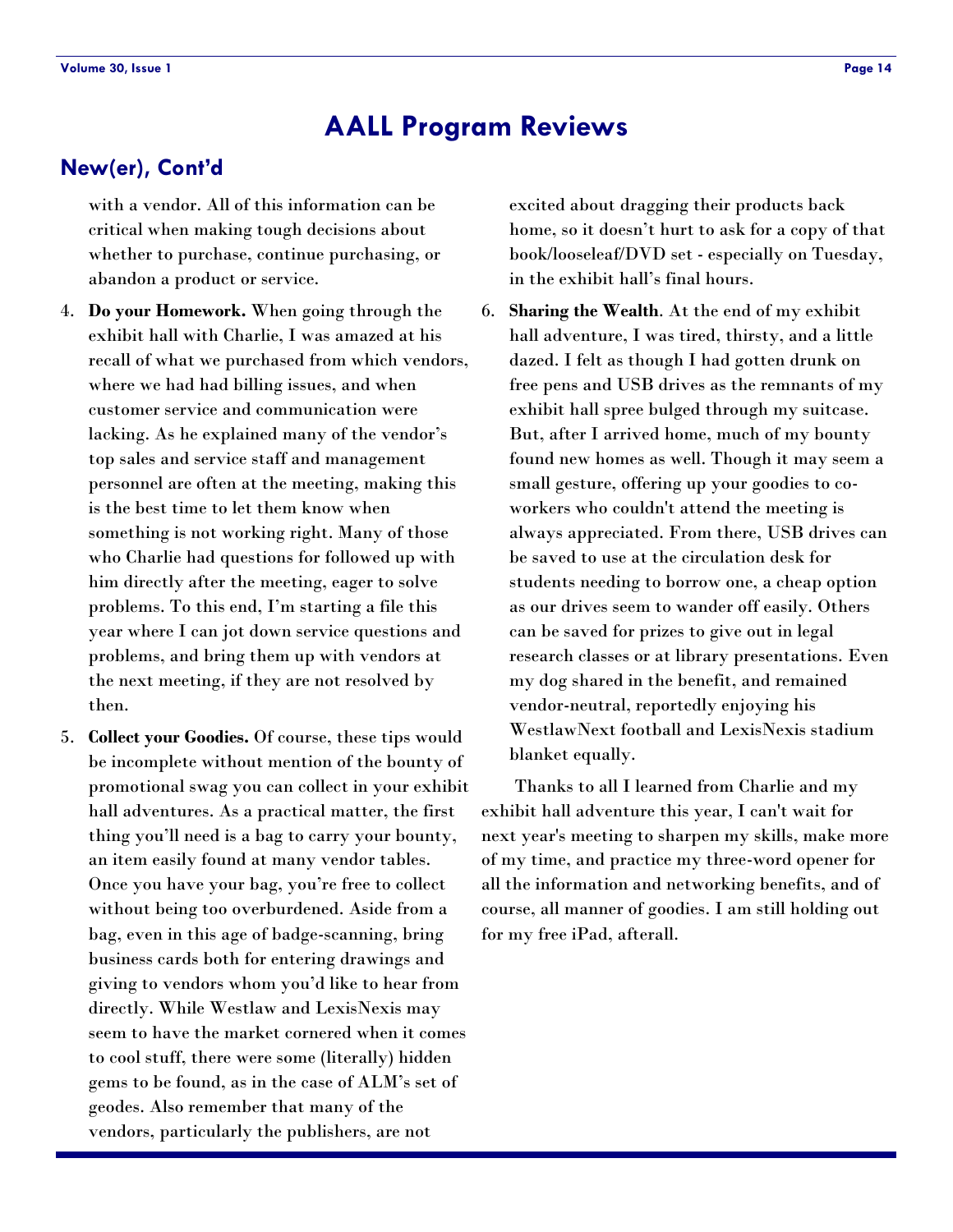#### <span id="page-14-0"></span>**ALL-SIS Faculty Services Roundtable: Developing Faculty Repositories**

Donna Nixon University of North Carolina at Chapel Hill

The roundtable session on faculty repositories opened with participants introducing themselves and commenting on what brought them to the discussion. Most were involved in their institution's current or planned program to provide some level of repository service and wanted to gain insight from colleagues. Below is a summary of the discussion.

There were approximately 14 participants, including the facilitator, Donna Nixon. When asked what system their institutions were using, about 6 had home-grown systems. Others relied on BEPress's Digital Commons, SSRN, NELLCO, E-Pub, or a university or consortium repository system such as the California Digital Library's system. Some used a combination of two or more systems. Those who chose not to use BEPress cited the high start-up and maintenance costs (quoted at  $\sim$ \$15,000 to start and several thousand each year) or the limited ability to customize the product or own the content. Most participants indicated that they already had in place some repository system. Some defined repository broadly and considered compiled bibliographic lists of faculty scholarship to be repositories. Others had bibliographies that were linked to full-text via HeinOnline, LexisNexis, SSRN, and Westlaw and considered those repositories. At the top level, many had or were planning publically available searchable databases with full-text articles, book chapters and other scholarship.

Some institutions also define repository-worthy scholarship broadly and include newspaper articles, blog postings, CLE presentations, radio and television appearances and multimedia presentations by faculty. However, most

institutions restrict the type of material included in their repositories, either because of limited resources to find, track or store that wide a variety of material or because of a stricter view of what qualifies as scholarship. Often decisions on what to include were made in collaboration with the law school dean, communication person, or dean for faculty scholarship. Generally, repositories do include scholarly "working papers" or not-yet-published scholarly articles.

The overwhelming majority of participants said that the library was the entity within their law schools to initiate and maintain repositories, although some did that in conjunction with their law school's communications and/or IT departments. One library inherited the repository from its law school IT department.

Another question concerned whose scholarship qualified for the repository. Most excluded adjuncts unless the adjunct was a notable figure. Generally the repositories included current full-time faculty, retired and emeritus faculty, and items by former faculty written prior to and during the time they were on faculty at the institution. Most stopped gathering items for faculty once the faculty left to go to other schools. Additionally, some schools include in the repository other law school material, including student writings, CLE material and law school video presentations.

For some schools participation in the repository is mandatory for current faculty. For others it is voluntary. Some participants had difficulty collecting repository material or information from faculty or getting faculty to update that information. Many sent periodic reminders to faculty. Some also had mechanisms, either through *(Continued on page 16)*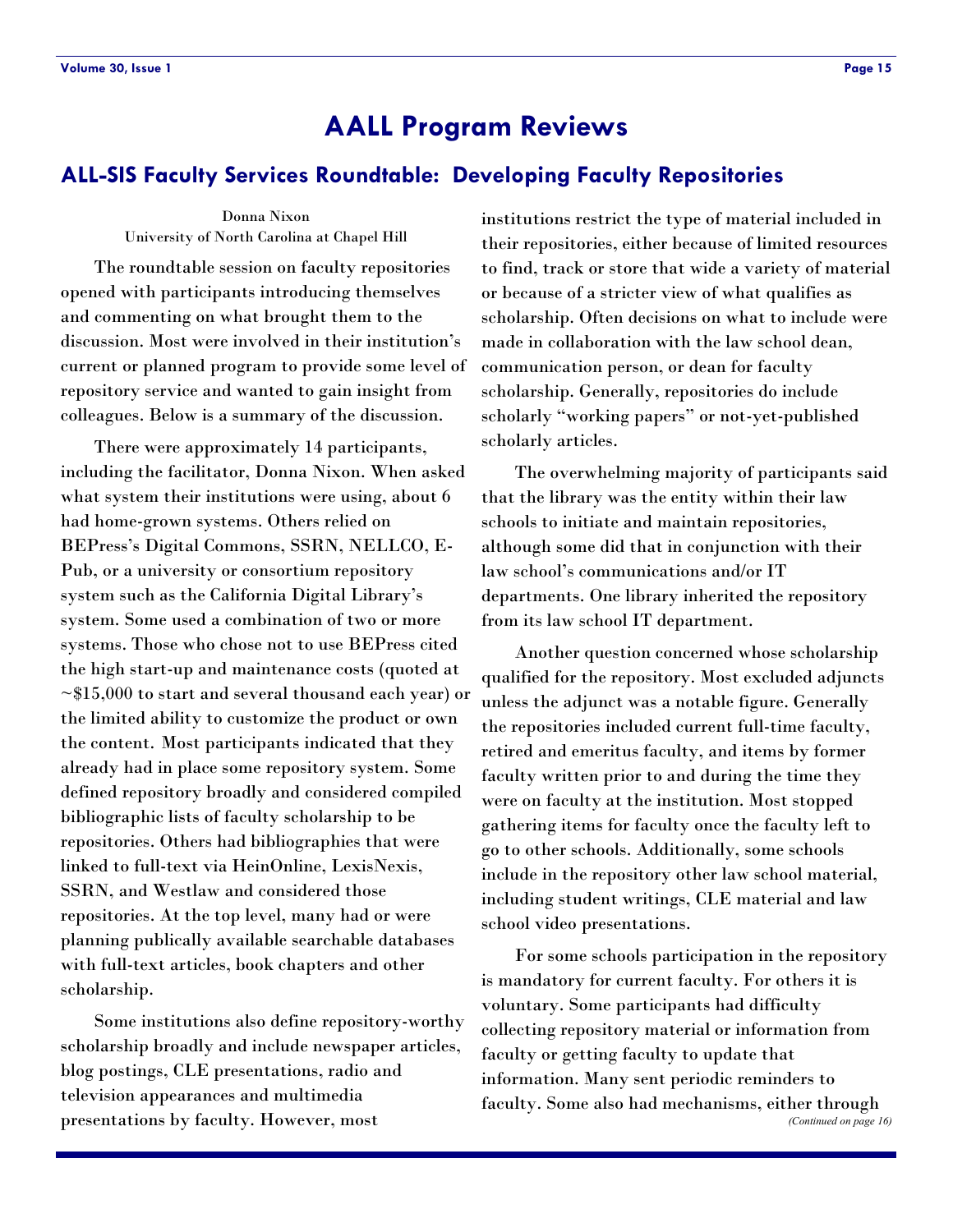### **Repositories, Cont'd**

the law school dean, the dean for faculty scholarship, the communications officer or others that strongly encouraged faculty to submit their scholarship to the repository. The incentive of having one's work discoverable by multiple channels often helped minimize this issue. In some schools, the library had research assistants work to gather scholarship information and materials for the repository or had the information forwarded from the faculty administrative assistant.

Concerning whether and how most obtained permissions to include material, it ran the gamut. Some schools just posted items and assumed that was okay. Others have gotten permission from HeinOnline and SSRN to include or post (with attribution). Still others mount an aggressive effort to get permissions and will not include items until they do. Many assumed that if the faculty member provided the content, then they had permission. At least one participant advocated for the library proactively educating faculty about copyright and scholarly communication and encouraging faculty to negotiate licenses with publishers that allow their institutions to include their material in an open-access repository.

When the discussion turned to SSRN some expressed frustration at being asked by faculty to post to SSRN articles from 15 or 20 years ago. There may be copyright issues with doing that. Also, some participants believed that SSRN is meant for working papers, but SSRN has now evolved from that narrow focus and others reported posting old articles and found it beneficial for their faculty. One participant pointed out that getting permissions from law reviews to post the old articles is generally easy since law reviews are in business to get scholarship disseminated, not to make money. With SSRN if a faculty member is

trying to get a paper published in a journal and that journal has a rule against authors pre-publishing the article, libraries have refrained from posting or have asked the journals to wave that rule. At least some journals have no objection to pre-posting on SSRN, despite their written rules to the contrary.

For further information, interested librarians are encouraged to contact Ken Hirsh, Director of the Law Library and Information Technology at the University of Cincinnati College of Law, who has started an informal AALL repository interest group.

### **Looking Up From the Bottom: Bankruptcy Law and Research**

I-Wei Wang University of California School of Law Library

- Do you know the general term for state laws that provide an alternative to bankruptcy under the federal Bankruptcy Code?<sup>1</sup>
- Can you summarize in 50 words or less the basic distinction between core and non-core proceedings, and the role of the bankruptcy court in each type of matter?<sup>2</sup>
- Do you know how the appellate path for bankruptcy matters in the First Circuit differs from that in the Second, and which other circuits exhibit the same difference?<sup>3</sup>

In the current economic climate, bankruptcy practice - from liquidations and reorganizations of corporations large and small, to personal or consumer bankruptcy - is experiencing one of its cyclical growth periods. Academic law libraries may confront this trend both in the form of increased faculty and student interest in bankruptcy-related research and reference questions and requests by attorneys and lay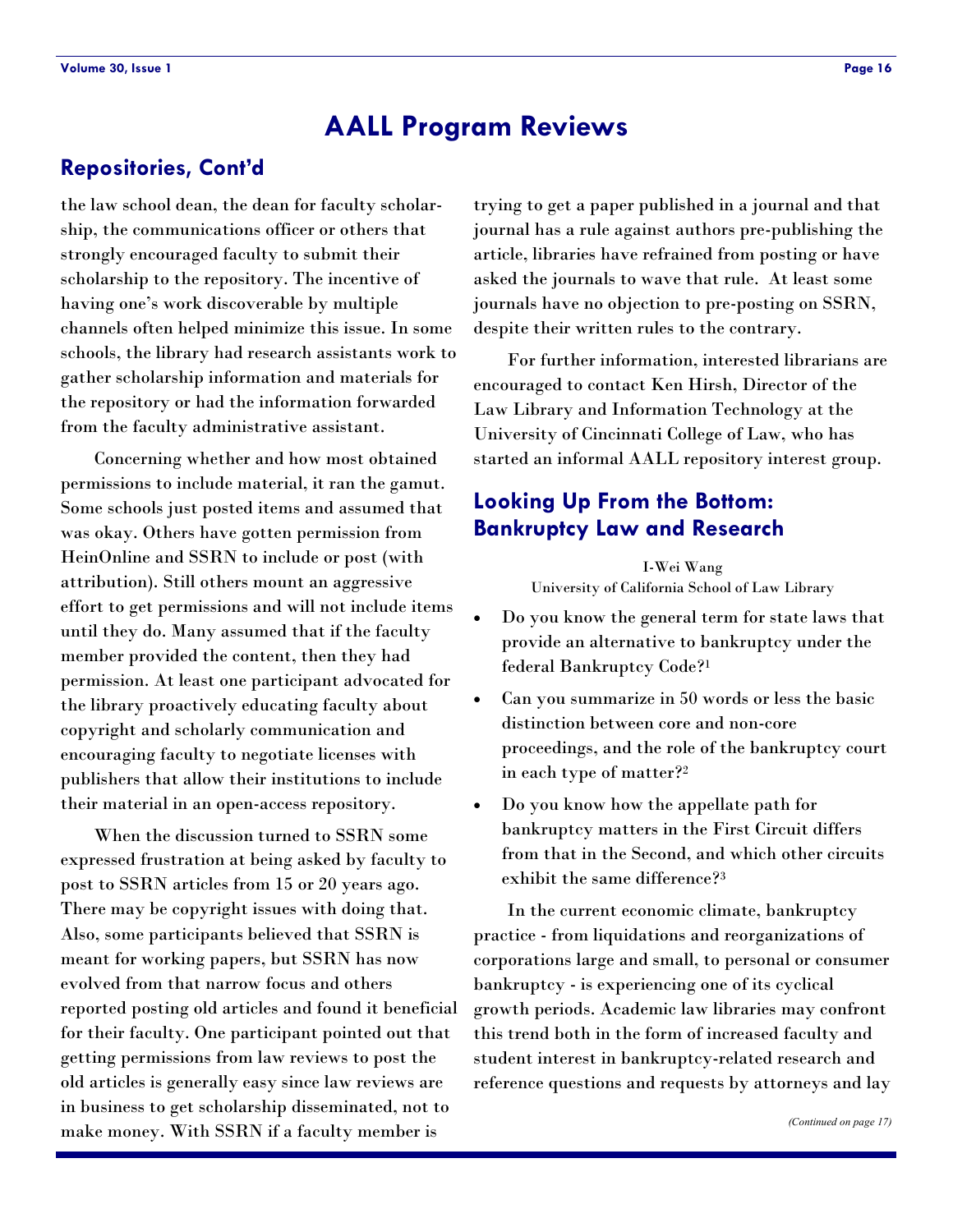### <span id="page-16-0"></span>**Bankruptcy Research, Cont'd**

patrons in libraries that are open to the public.

If you answered the above questions off the top of your head, you may already be well-poised to handle this growing challenge. But for those seeking a refresher on bankruptcy law, session H6, *Looking Up From the Bottom: Bankruptcy Law and Research*, offered a useful intermediate-level review covering the essential statutory framework, main concepts and terms of art, and research tips.

Although presented by a law firm librarian, Leslie Ann Forrester, and a practitioner, Josh Fried (both from Pachulski Stang Ziehl & Jones), the session was targeted broadly enough to yield substantial benefits for academic as well as public law librarians who serve researchers in this burgeoning field. As promised by the program materials, the hour and a half long session provided attendees "a basic understanding of the process" and "major concepts" of bankruptcy law. Program materials included a useful one-page cheat sheet defining the main federal bankruptcy law chapters and some general bankruptcy terminology.

In the first half of the program, Fried briefly reviewed the history and basic policy aims of U.S. bankruptcy law, and gave an overview of the major types and stages of the process, including cogent and straightforward explanations of such fundamental concepts as secured and unsecured claims, claim priority, avoiding powers, and discharge. Focusing in on business reorganizations—where, according to Fried, most research issues arise—the presentation detailed the significance of and approval process for the reorganization plan, the "end game" of Chapter 11proceedings.

Forrester's portion of the program focused on research in bankruptcy matters. Rather than rehash basic Bankruptcy Code research or review vendors

and resources, the majority of Forrester's presentation focused on docket research. In particular, Forrester walked through some of the key documents to look for in a bankruptcy docket and discussed the types of information to be found in filings such as the petition (which identifies the debtor's 20 largest creditors) and "first day" motions and declarations (for insight into the debtor's business and why it might have filed for bankruptcy). She noted how to find crucial information such as related adversary proceedings (docketed separately but typically noted and/or linked as an entry in the main proceeding) and the reorganization plan (often an appendix to a filing captioned as a disclosure statement). She also listed several alternative, low-cost or free internet sources of docket information and documents in bankruptcy matters.

Forrester showed how dockets in bankruptcy cases - often much longer than is typical in other courts - "tell the story" of the case, and both speakers observed that the docket and underlying documents may represent a trove of details about the business of not only the debtor corporation, but also other companies that compete or do business with the debtor. This point hints at the potential for bankruptcy case research even where the initial inquiry is not explicitly stated as a question about a bankruptcy matter. Thus the session, in addition to providing a useful overview of the theoretical and practical implications of bankruptcy law, also offered thought-provoking fare for other fields of research.

<sup>1</sup>Assignment for the Benefit of Creditors (ABC).

 $2^2$ Core proceedings arise from the bankruptcy itself *(Continued on page 18)*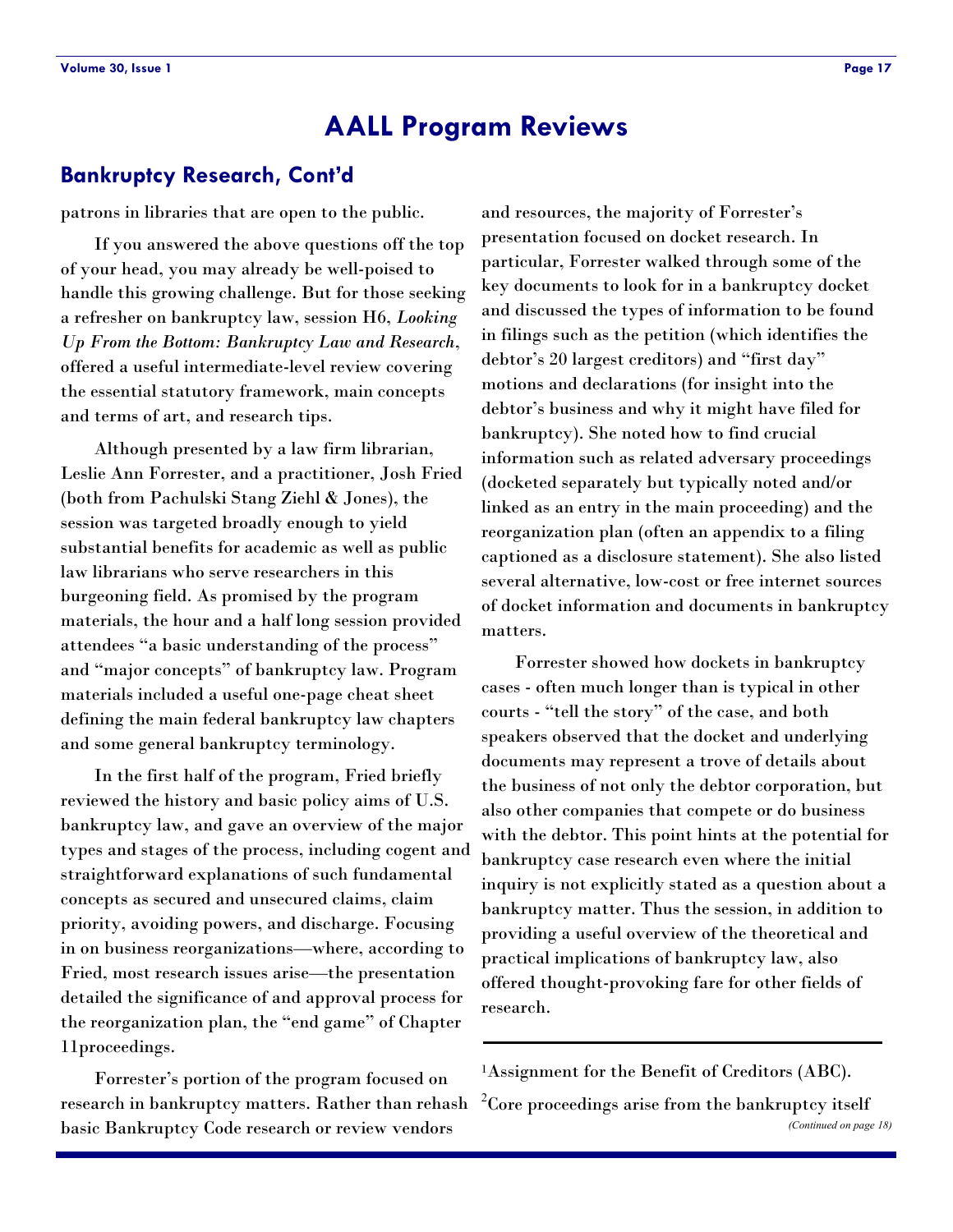### <span id="page-17-0"></span>**Training U.S. Law Students to Work in a South African Legal Aid Clinic**

Jennifer Allison, Pepperdine Law Library

Jean Davis of Brooklyn Law School Library offered some excellent information for librarians who are responsible for providing legal research materials and training to students participating in overseas legal internships. Although Brooklyn's students work with the Western Cape Legal Aid Clinic in Cape Town, South Africa, Jean's advice and ideas would be applicable for any law school library that supports its students in this type of undertaking.

Jean presented ideas for developing a focused, electronically-accessible research guide that highlights free and subscription-based foreign and international legal research resources. As examples, she mentioned general resources, such as GlobaLex and SSRN, as well as materials specific to South Africa, such as the Southern African Legal Information Institute, SABINET (a South African subscription legal database), and LexisNexis South Africa.

In addition, Jean discussed practical matters related to participating in overseas legal internships. For example, she encouraged librarians to suggest that students use legal forms as a way to frame questions for the clinical clients they serve. She also talked about preparing students to deal with power outages and interruptions in Internet service, especially if they are going to countries where the government exercises strong control over Internet accessibility. Finally, she discussed expectations, mentioning the fact that, in many other countries (including South Africa), law is an undergraduate subject, which means that the U.S. (graduate-level) students are likely to be able to complete more work in a faster time frame.

Jean encouraged librarians to maximize the benefits of partnerships their home institutions have with law schools and other educational entities in the destination country. These can include access to additional print and electronic resources, as well as insight into the legal system and profession in that country.

Overall, Jean's program was a powerful reminder that providing library support for students who undertake this kind of adventure can be a rewarding exercise for everyone involved.

### **Bankruptcy Research, Cont'd**

and would not exist *but for* the petition. The bankruptcy court makes final, appealable orders in core proceedings but in non-core matters, absent consent of the parties, can only make proposed orders that must be reviewed *de novo*.

<sup>3</sup>In the 1st as well as the 6th, 8th, 9th and 10th jurisdictions, appeals from the bankruptcy court proceed to the Bankruptcy Appellate Panel (BAP), then to the court of appeals, and finally to the United States Supreme Court; in the 2d and other circuits, appeal from the bankruptcy court goes to the district court, then to the Circuit, and finally to the Supreme Court.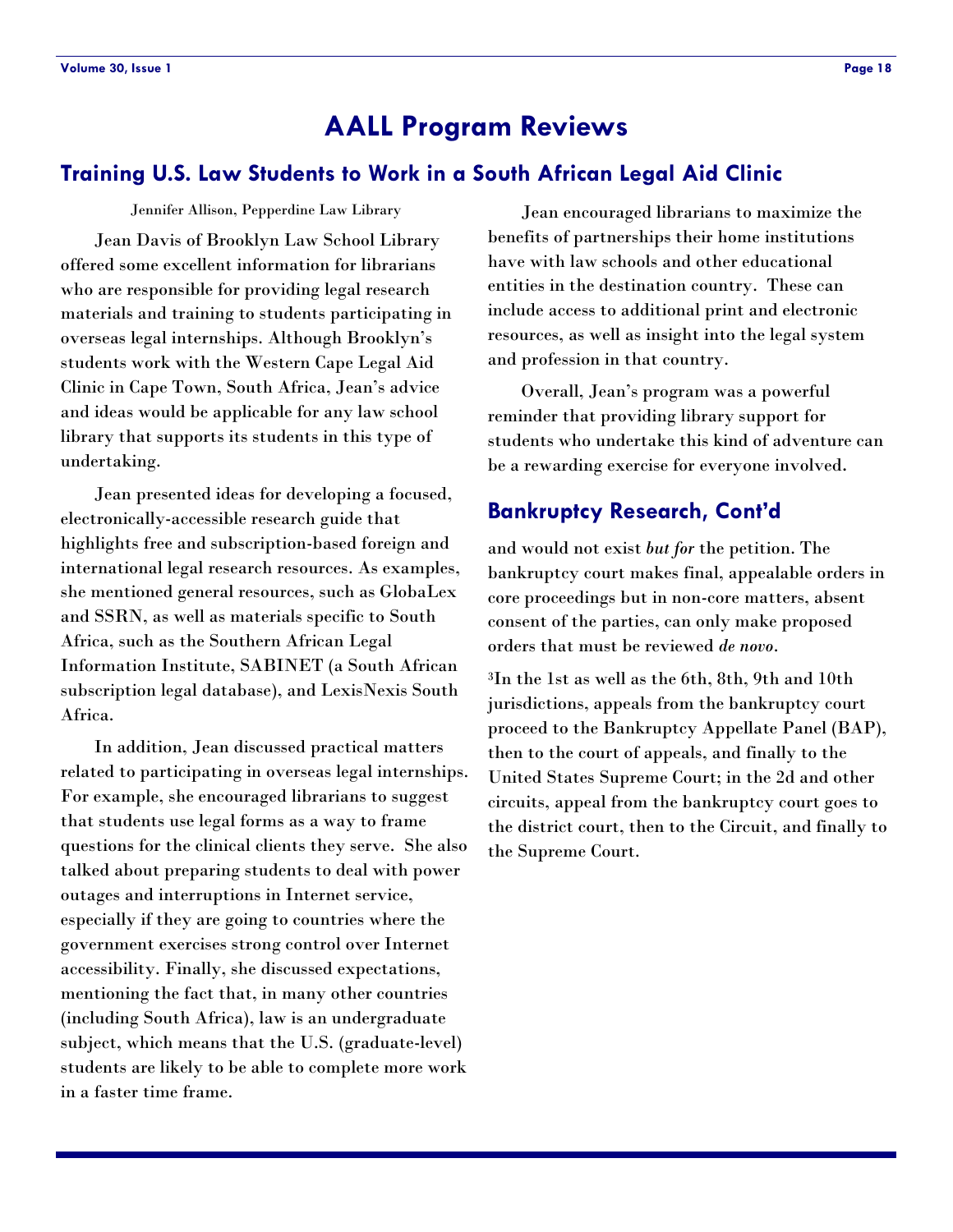#### <span id="page-18-0"></span>**Communicating with Patrons: The Best of the Best**

I-Wei Wang

University of California School of Law Library

Poster sessions are a regular part of professional conferences in many fields, providing an avenue for numerous presenters to briefly showcase ongoing projects, and an opportunity for attendees to browse a wide variety of mini-presentations. The Annual Meeting has not traditionally held a full poster session, but program C4, the ALL-SIS Student Services Committee's *Communicating with Patrons: The Best of the Best*, represented a successful foray in that direction. Limited to only six posters out of numerous submissions, the program offered a diverse array of short talks on patron outreach initiatives.

"The Law Library: An All-in-One Destination," by Jessica Drewitz of the Pepperdine School of Law, presented the evolutionary development of a series of weekly and daily social events designed to draw students to the library. Drewitz described Happy Hour study breaks, informal Tuesday Café lunch sessions with faculty, and the self-explanatory Coffee Bar; she also introduced the Smart Bar, a one -stop computer and printing helpdesk for students and faculty. Drewitz disclosed specific budget amounts for each program and generally described the positive student response to these innovations.

Marcia Dority Baker and Stephanie Pearlman, of the University of Nebraska–Lincoln, presented a similarly simple but effective ice-breaker, "Tweet" Treats.‖ This Twitter-based, thematic treasure hunt game developed out of an informal discussion, and has served not only to give students a friendly introduction to library personnel and resources, but also led to a dramatic increase in the library's Twitterati following. The presenters emphasized the extremely low budget ("\$12 for candy from WalMart") and the fun - for both staff and followers

- involved in creating and maintaining the project.

Shifting gears from "library as place" to the "library in cyberspace," Harvard Law School's George Taoultsides' poster presented the development of the revamping of the library's "For Students" page from a static web page to a dynamic portal highlighting virtually every library service available to students. Taoultsides reviewed how focus groups and other student feedback were instrumental in the transformation, and briefly discussed the development cycle and future plans.

Two sessions - "Pulling Out All the Stops" (by Stefanie Weigman and Jennifer Duperon, of Boston University) and "Law Library Research Certificate Seminars" (by Amy Burchfield and Sue Altmeyer of Cleveland Marshall) - showcased the development, marketing, and initial outcomes of each library's research certification programs. Of the six poster tables, only the Cleveland-Marshall session offered a printed handout, which included the main points of their talk (such as helpful hints for creating a certificate program, attendance and evaluation statistics, and links to sample course materials). The handout is available at [www.law.csuohio.edu/](http://www.law.csuohio.edu/lawlibrary/resources/lawpubs/researchcert.html) [lawlibrary/resources/lawpubs/researchcert.html.](http://www.law.csuohio.edu/lawlibrary/resources/lawpubs/researchcert.html) The BU presentation focused on the carefully planned marketing effort and presented outcomes and student feedback.

Finally, Todd Ito and Margaret Schilt of the University of Chicago presented "Targeted BNA Newsletter Subscriptions" used to promote student familiarity with current awareness products. The library matched the topical coverage of weekly newsletters with substantive law courses and coordinated with instructors to automatically subscribe students based on class rosters, although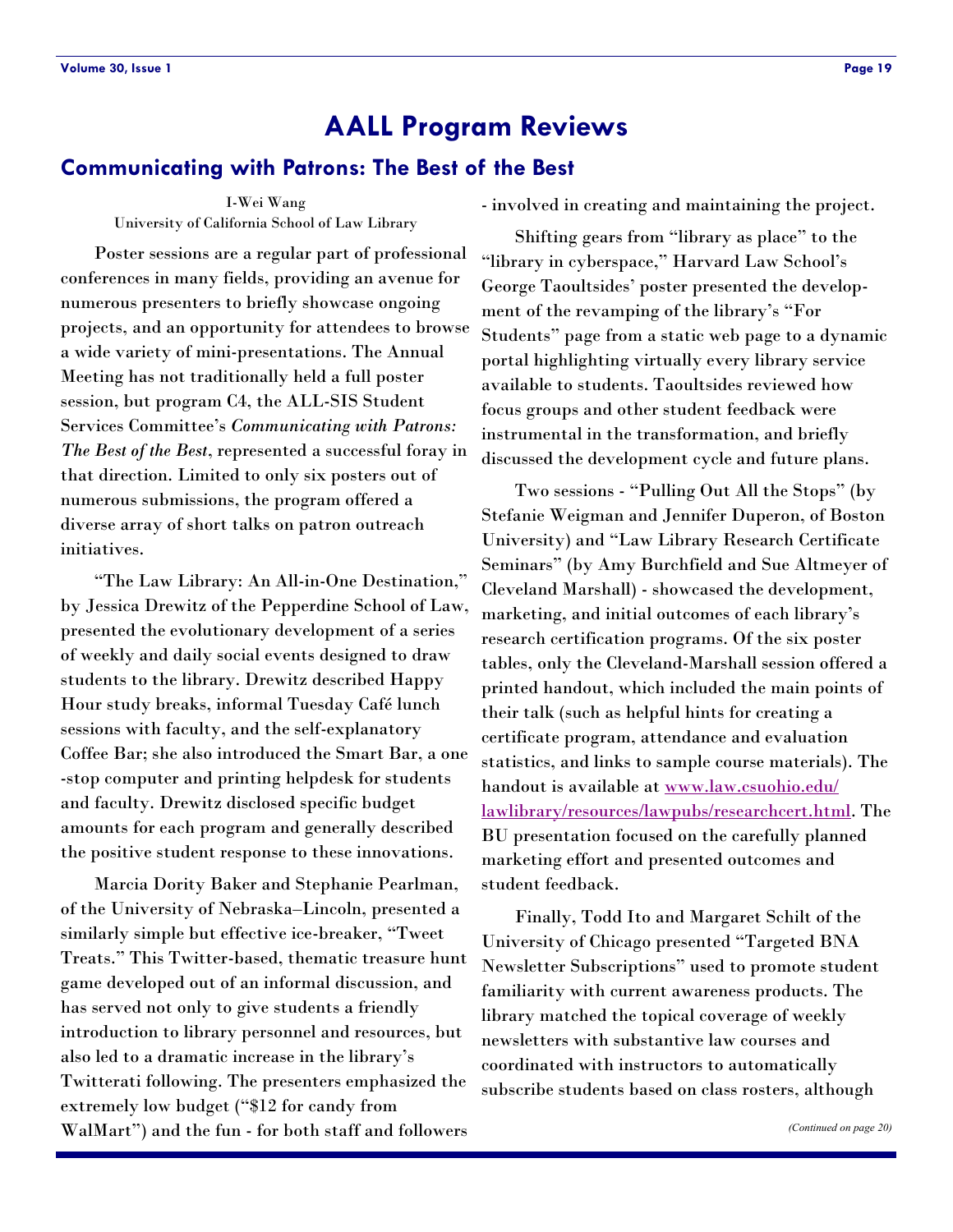### <span id="page-19-0"></span>**Communicating, Cont'd**

students were given the option to opt out of the weekly email updates. Ito's presentation highlighted the largely positive feedback from students.

Almost as interesting as the program content was the novel format of the session. Based on an informal observation of the session, there were typically anywhere from 4 - 12 attendees at each table at any given time, and most presenters kept their talks to about 10 minutes, allowing audiences to rotate among all of the tables during the one hour slot. In this sense the program was less like a traditional poster session where, as in the Exhibit Hall, presenters often vie for the attention of roaming, browsing attendees - and a little more like speed-dating, where all attendees eventually see all the tables.

An expanded poster session would be a good addition to future Annual Meetings. Although the stated rationale for capping posters at six was space constraints, the double ballroom venue was more than sufficient to accommodate at least twice as many tables and participants. A more salient limit would be the time slot. Increasing the number of posters would mean attendees might have to pick and choose which tables to focus on, and would have to be comfortable moving from table to table while talks are in midstream. However, presenters prepared with selfexplanatory graphics to provide the gist of their work, handout materials highlighting their main points, and a perhaps the willingness to engage in a certain level of salesmanship (all features of the poster sessions at many professional conferences) would give attendees a greater choice of sessions and would offer more opportunities for presenters.

The Student Services Committee can be commended for promoting and successfully implementing this dynamic session format, and future conference planners and program proposals should consider adopting and expanding upon the idea.

### **The Librarian as Author: AALL/ LexisNexis Call for Papers**

Jennifer Allison, Pepperdine Law Library

This program presented the four winners of the AALL/LexisNexis Call for Papers competition, Carol A. Parker, Daniel Baker, Benjamin J. Keele, and Deborah E. Shrager. Lee Peoples' remarks opened the program. He emphasized that it is very important for librarians to engage in scholarly writing, because it represents to the academic world that we are a learned profession. He suggested that librarians pursue publication of their articles in multiple fora, including publications for law review symposia. He also discussed the importance of the structure of the writing itself, emphasizing the need for persuasive, wellorganized arguments.

The authors then spoke briefly about their award-winning papers, each of which covered extremely interesting and timely topics, and all of which can be downloaded at [http://](http://works.bepress.com/aallcallforpapers/) [works.bepress.com/aallcallforpapers/.](http://works.bepress.com/aallcallforpapers/) The winning writers also discussed how to become better and more successfully engaged in the process of scholarly writing, covering everything from finding a topic, to organizing your research, to carving out time to write (daily blocks of time versus a multi-week period), to getting the maximum benefit from the review process.

The energy in the room during this panel discussion was palpable, and one had the feeling that the members of audience were significantly inspired by the four winners. Many law librarians appear to be interested in producing more scholarly writing. Certainly, if the four winning papers provide any indication of the topical breadth of academic writing that those in our profession are capable of producing, then there is clearly a place for us in this arena.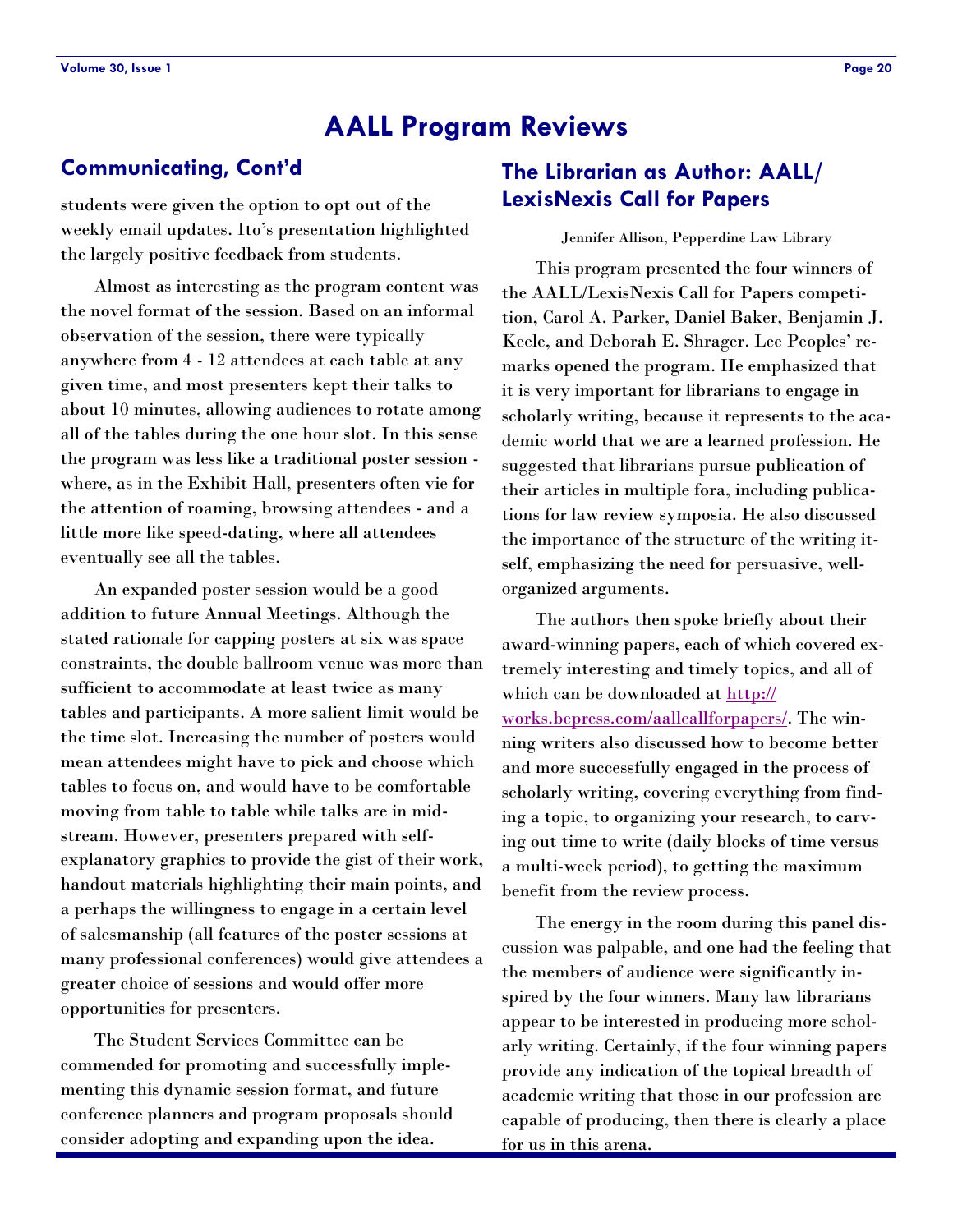#### <span id="page-20-0"></span>**Behind the Scenes at the U.S. EPA**

Lauren E. Schroeder

University of Houston O'Quinn Law Library This program was designed to provide an example of the type of research needs that non-legal professionals have, in particular when researching the documents generated throughout the regulatory process. I chose to attend because I am the library liaison for several professors who specialize in environmental law, so I wanted to learn more about the EPA and the types of materials that it makes available to the public.

The first speaker, Susan Glassmeyer, is a research chemist in the EPA's Office of Research & Development (and the sister of program coordinator/moderator Sarah Glassmeyer). She began by describing the history of environmental regulatory authority, starting with the Treasury Department and continuing to the EPA's current organizational structure. She went on to explain her research area within the EPA, outlined a hypothetical project that she might have, and explained what she needs to do when she begins those types of projects. An important part of the process is the background literature search, which identifies prior works about the project's topic and uses them as the foundation of the current project.

Ms. Glassmeyer then described other types of legal materials that she must deal with as part of her job. These include interagency agreements, FOIA requests (which she must respond to within 20 working days), other public requests such as lawsuits or media questions, and archiving of records (materials dealing with federal regulations must be archived for 20 years, and all agencies are mandated to create records of their activities). Overall, I found her perspective to be very interesting, and helpful in understanding some of the ways that a non-legal professional might need to utilize legal information.

Next, EPA librarian Deborah Balsamo talked about the EPA National Library Network [\(www.epa.gov/libraries\),](http://www.epa.gov/libraries) which is composed of many different types of libraries – regional, laboratory, research center, specialty, repository, etc. They each differ in size, function, type of collection, services offered, and staffing, and their patrons consist of EPA employees or contractors, other libraries, nonagency researchers, and the general public. The libraries provide reference services, the use of physical collections, interlibrary loaning, and electronic resources. They have also developed a Core List for an Environmental Reference Collection, which provides bibliographic information for selected resources deemed to be valuable for environmental collection development. It was completely revised in March 2010.

Ms. Balsamo then highlighted the Library Network's online resources/services. Its holdings are accessible through the EPA Online Library System (OLS), a collection of databases that act as a shared, publicly-accessible library catalog. The National Service Center for Environmental Publications (NSCEP)/National Environmental Publications Internet Site (NEPIS) is a database currently containing over 7,000 print and 40,000 digital EPA publications. She provided examples of how to search the database, the design of the results page, and various download options. All of those publications can be ordered or downloaded for free!

There are also other services that are only available to EPA staff members, such as a chat reference that is currently in a pilot stage. I was very impressed by the amount of information available to the public, and this site would definitely be useful to law librarians who need to research EPA material for attorneys or professors.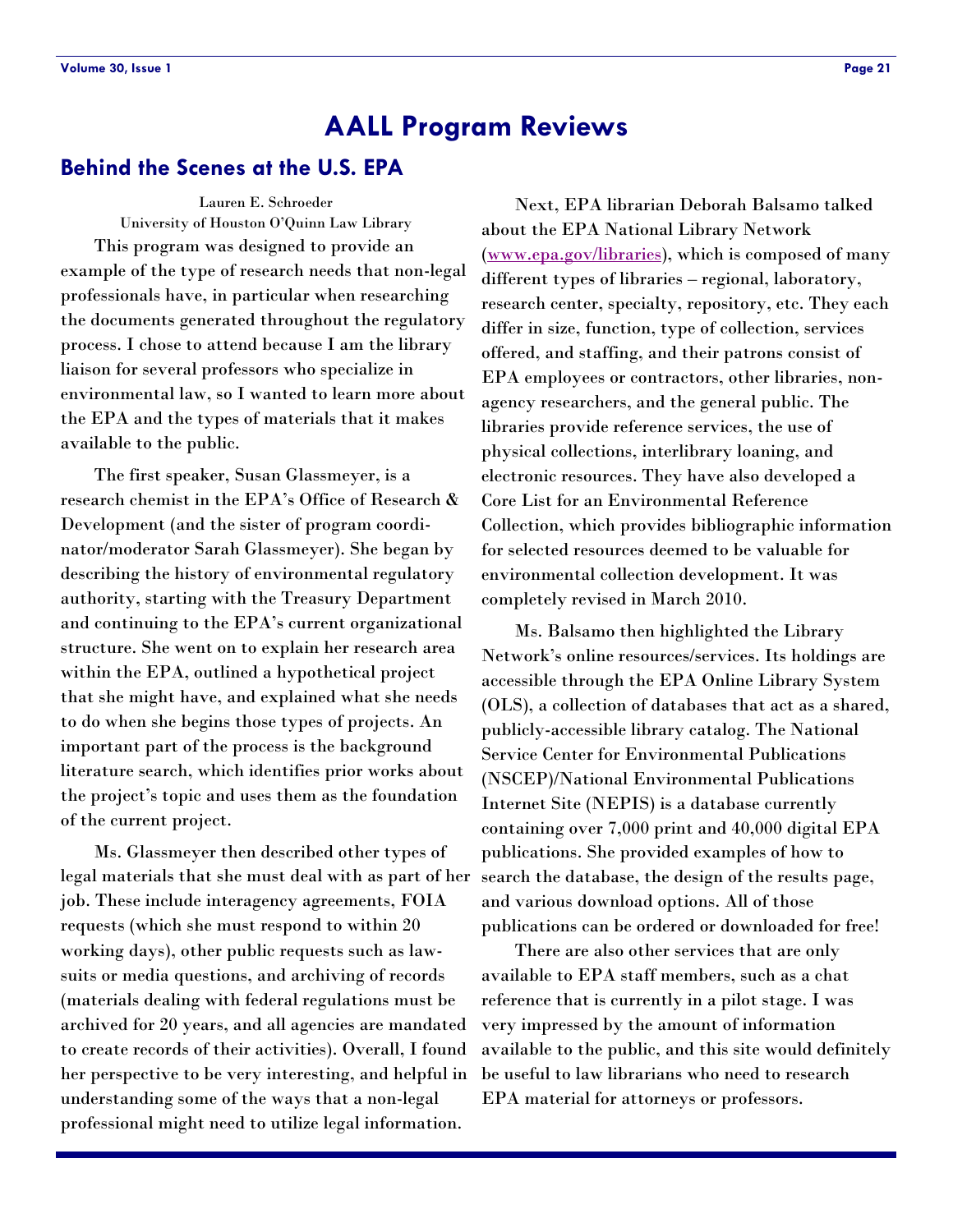#### <span id="page-21-0"></span>**Developing Leaders Inside, Outside and Together**

Charles A. Pinins II Florida Coastal School of Law The B1 program began with a round of applause for all those in attendance. Not merely because all in attendance are wonderful and devoted law librarians, but because leaders are real people just like us. There is no magic to being a leader, but there are certainly some skills involved. Discussing the ways one may develop leadership skills were Ryan Saltz (Circulation Librarian, Florida Coastal School of Law, and a recent AALL Leadership Academy Fellow), Ann T. Fessenden (Circuit Librarian, U.S. Court of Appeals 8th Circuit and former AALL President), and Mark Estes (Law Library Director, Alameda County Law Library and former AALL President).

The program's coordinator, Ryan Saltz, began the discussion by describing the concept of emotional intelligence, also referred to as EQ or EI, as explored in the popular book *Emotional Intelligence* by Daniel Goleman (Anniv. Ed. Random House 2005). The five fundamental skills that make up EQ are: knowing your emotions, managing your own emotions, motivating yourself, knowing the emotions of others, and managing the emotions of others. Many examples of these skills are given in the book in an effort to illustrate how crucial it is to one's success. This type of intelligence supports the qualities found in a leader, particularly the ability to manage many different personality types by recognizing and understanding the emotions of others. An exciting distinction between EQ and the IQ (intelligence quotient) is that EQ is not fixed at an early age and may be increased. By undertaking some of the suggestions offered in Goleman's book, and by others who have written on the subject since, anyone can increase their EQ and thus their leadership potential.

Next, Ann T. Fessenden spoke about the skills she has found to be important in a leader. She encouraged those who are aspiring leaders to "know" your stuff" and preserve your credibility. Also, leading by example with consistent communication is vital. A part of that communication includes periodically checking in with those who work for you. A genuine inquiry can boost the morale of your team. Plus, it allows you to find problems that must be addressed before they get out of hand, such as missed deadlines. In response to a question about a difficulty she had faced in the past Ann briefly described the difficulties she encountered when leading a group of people who were separated by great distances. It is nice to know that even seasoned leaders in our profession still encounter challenges with parts of their work.

Mark Estes concluded the discussion by warning the audience about the pitfalls of failing to articulate your vision as a leader, because if your team does not know what the goal is, they will surely not reach it. As a leader it is your responsibility to seek improvement and take opportunities to create situations for your team to lead. Mark's example was a rule he made that prevented one person from speaking at the AALL Annual Meeting two years in a row. That had the effect of exposing a lot more people to the opportunity to present at the annual meeting.

Overall, this program was a great look at the qualities some of the current leaders in our profession find important in the development of future leaders. These characteristics are sure to serve all law librarians whether they want to be a future president of AALL or motivate smaller committees in their own library.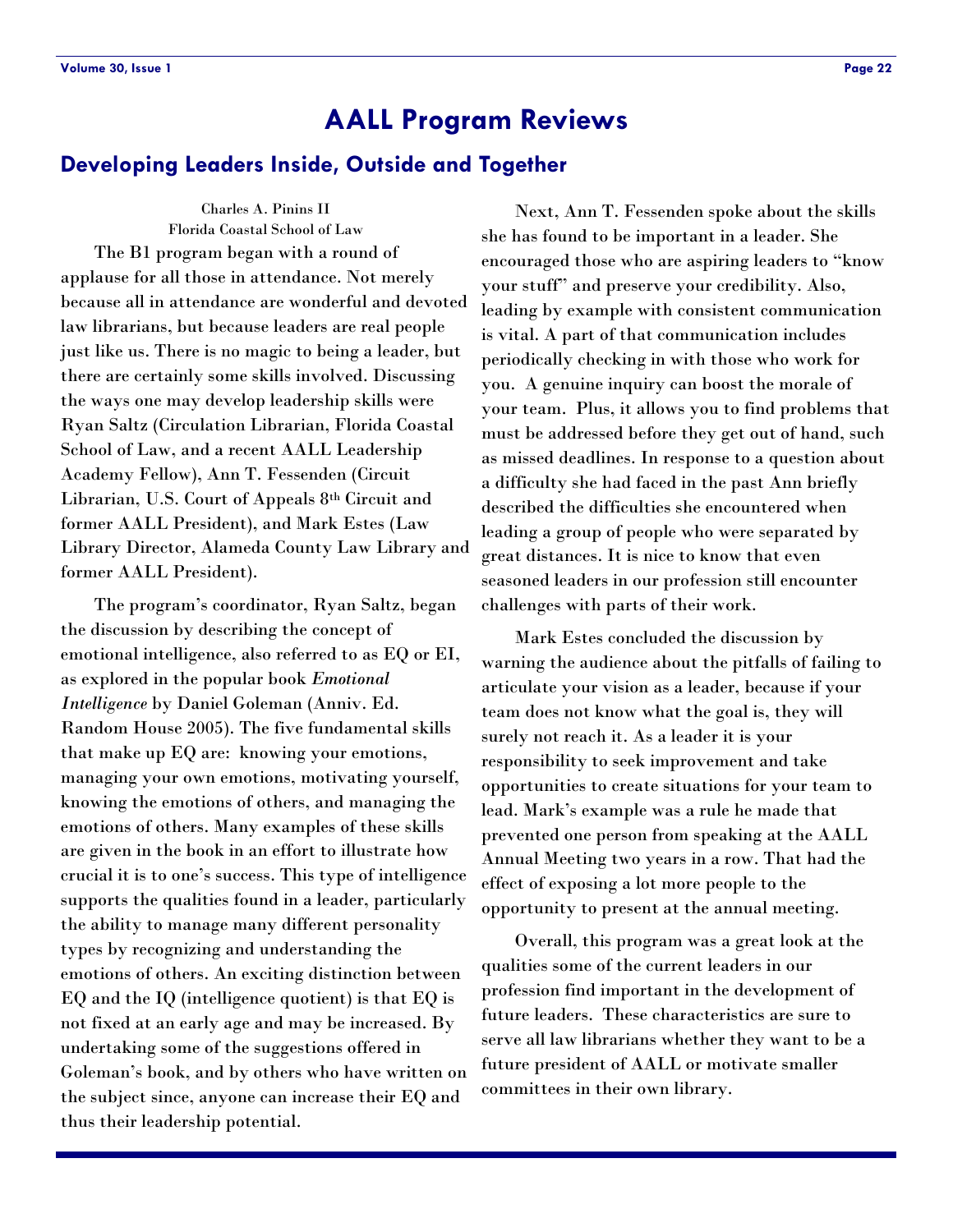### <span id="page-22-0"></span>**Technology and Law Librarianship**

David Lehman, Coleman Koresh Law Library University of South Carolina

AALL was upon us again, this year in beautiful downtown Denver. The convention had a lot to offer in many different areas. Being a technogeek, I spent most of my time attending the sessions that explored the changes in technology and law librarianship. There was not a tremendous amount to choose from this year. There were a number of great programs but the technology aspect of the conference was down this year. I will review the highlights, and make recommendations on other places to visit for more information.

The conference was supposed to start with the W4: Creative Commons Implementation Workshop. However, it was cancelled due to lack of registration. Where is the interest in technology and copyright going?

CS-SIS had many presentations that highlighted technology and changes. My favorite was the Cool Tools Café. This is an excellent program every year. The selection of technology covered the gamut of new resources available in law librarianship: 14 separate sections on different aspects of technology and librarianship. Where to start?

The concept of the Café is that the speakers each give a 5 minute talk on their respective technology tool. It worked very well as groups crowed around each table and listened to the presentations and moved on. It was flexible enough that people could leave if they felt the information was not applicable to their needs. I won't describe each section in detail but try to summarize the types of materials presented.

**Video Tutorials and Streaming:** Video tutorials are being used more often to illustrate simple tasks or

how to use a database. I made one on the use of the library catalog, a skill that law students seem to have lost. This workshop highlighted Tegrity and Jing. Tegrity ([www.tegrity.com\)](http://www.tegrity.com) is software that lets you screen capture or create materials. It is free for the small version and minimally priced for the professional version. It is simple to use and has a very easy learning curve. Tegrity is simpler to use than Camtasia or Adobe Captivate, and is a viable alternative to these programs for simpler uses.

Jing ([http://www.techsmith.com/jing/\)](http://www.techsmith.com/jing/) is a great piece of free software that is remarkable easy to use. It is a very simple version of Camtasia. For short easy projects it can't be beat. Camtasia, while it has a great deal to offer, has a fairly steep learning curve and is not very user friendly. Jing solves this problem. It has applications for screen capture and short videos and the ability to post them to the web with no problem.

There was also a demonstration on video streaming for simple presentations. This tool has applications for live streaming to get videos to the web and classroom. If this topic is of interest to you go to <http://www.ustream.tv> for more information.

**Mobile technology:** This series of presentations included the Android apps for law librarians, iPhone apps for law librarians, iPads for law libraries, and the everpresent Twitter: micro blogging and communicating. These applications are becoming everyday tools for law libraries. If this topic whetted your appetite for mobile tools, then you would have really liked the expanded version, *[Going Mobile: New Tools to Keep Your](http://aall10.sched.org/event/8ee8c78a4138382151c9c0dcaba94969)  [Library's Information Moving](http://aall10.sched.org/event/8ee8c78a4138382151c9c0dcaba94969)*, on Tuesday. This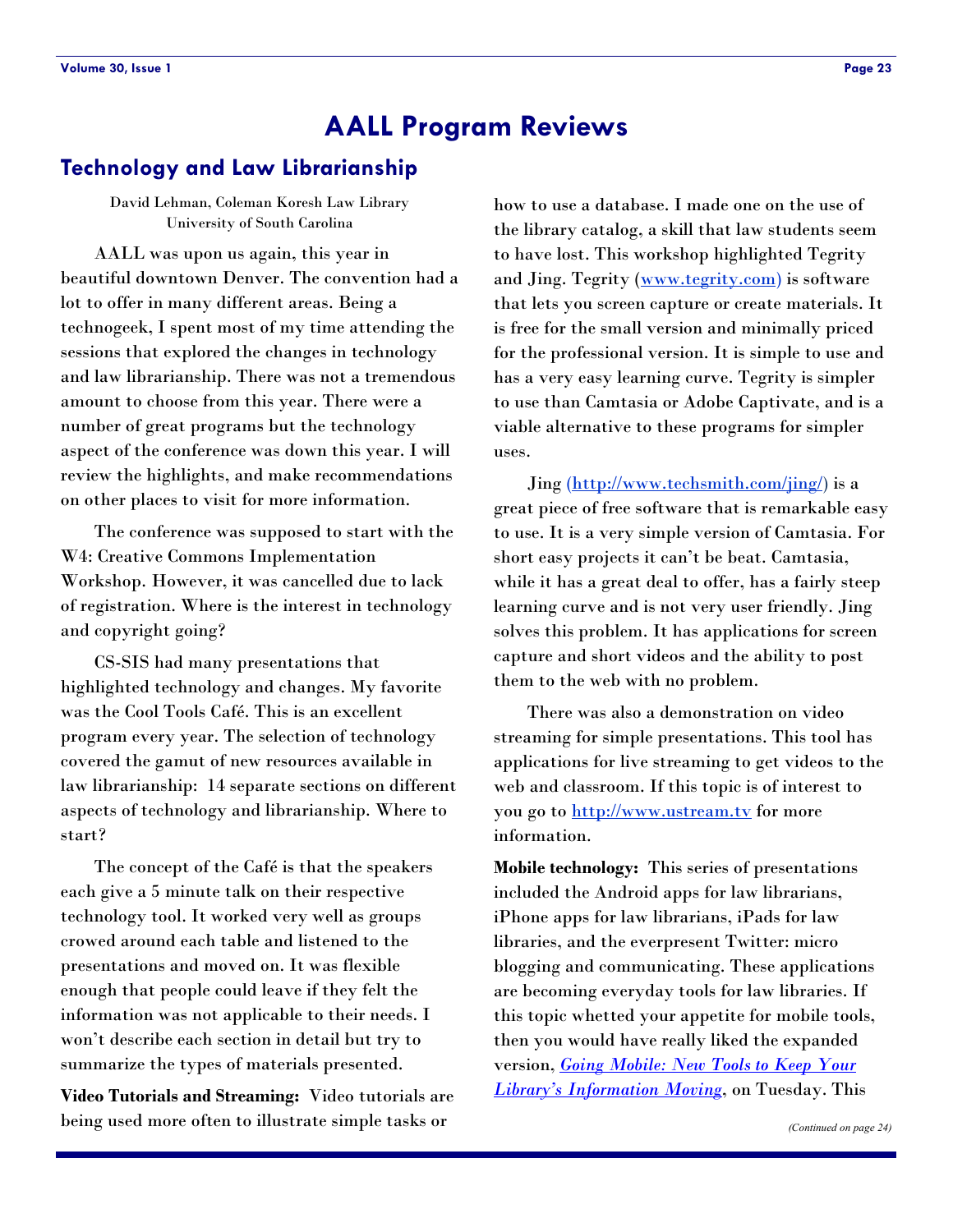### **Technology, Cont'd**

program discussed the mobile applications of interest to law librarians and their users. Mobile technology will happen to all libraries whether we like it or not. This is an area that librarians will need to at least consider in the future.

**Online Tools for Librarians:** This covered online file storage ([www.dropbox.com\)](http://www.dropbox.com), research and note saving with Evernote ([www.evernote.com\)](http://www.evernote.com), and of course, Zotero ([www.zpotero.com\)](file:///C:/Documents%20and%20Settings/lehmannd/Local%20Settings/Temporary%20Internet%20Files/Content.Outlook/7Y3AQNFP/www.zpotero.com) for bibliographies and research organization. These tools are all excellent for their individual functions. Zotero is especially useful for saving time when working with citations and research materials. Unfortunately it is a Firefox only addon.

**Reference Statistics and Tracking:** Gimlet [\(http://](http://gimlet.us) [gimlet.us\).](http://gimlet.us) I thought this technology showed real promise. It is designed for recording and tracking reference questions, and searching past questions. I talked to several librarians who use it and they all love it. It also has an analytical component to generate statistics on reference questions. Definitely a system to look at for your reference needs.

**Research Guides:** Most of you are probably familiar with LibGuides. I had heard of it but did not know all of the details. I found this tool to be a great advance for creating library guides for the web. It allows embedded feeds to videos and will integrate with the library catalog. It is however not free! The prices are reasonable for what you get, but some budgets may make this product prohibitive. For those of us who did not get enough of online electronic research guides at the Cool Tools Café, CS-SIS scheduled an expanded section covering library guides on Monday. There was also a program on Google Wave ([http://](http://wave.google.com)

[wave.google.com\)](http://wave.google.com). This demonstration showed the properties and uses of Wave for collaboration and online storage. I am not sure about this technology yet and each individual librarian should evaluate their technology skills to see if this type of tool is for their library. I have very briefly covered the technologies offered at the café. If you want more information on these tools go to the CS-SIS website, [http://cssis.org/cool-tools-cafe-2010/,](http://cssis.org/cool-tools-cafe-2010/) and you will find the handouts and other information on these tools that were given out at the AALL conference. You can also contact the individual speakers of each section listed and check out the links to websites explaining the products.

There were several other programs dealing with information technology and authentication. They were F-2: *In PKI We Trust* and C-3: *A vision of the future: Authenticated and Official Online Legal Resources*. These dealt with topics of growing importance to librarianship with the increased use of online authorities. Authentication of all online government documents is also a goal of the new FDsys and more documents carry official seals and authenticated signatures. I think there will be more interest in this type of authentication in the future as electronic media takes over more of the role of print media. I would have liked to have seen these presentations.

There was one other presentation I attended which I think worth mentioning. Pecha Kucha is an intriguing presentation format where you show 20 images and each image is shown for only 20 seconds. The images can be shown independently or on a timed automatic slide presentation. The images keep the presentation simple and on point. This alternative format has a lot going for it and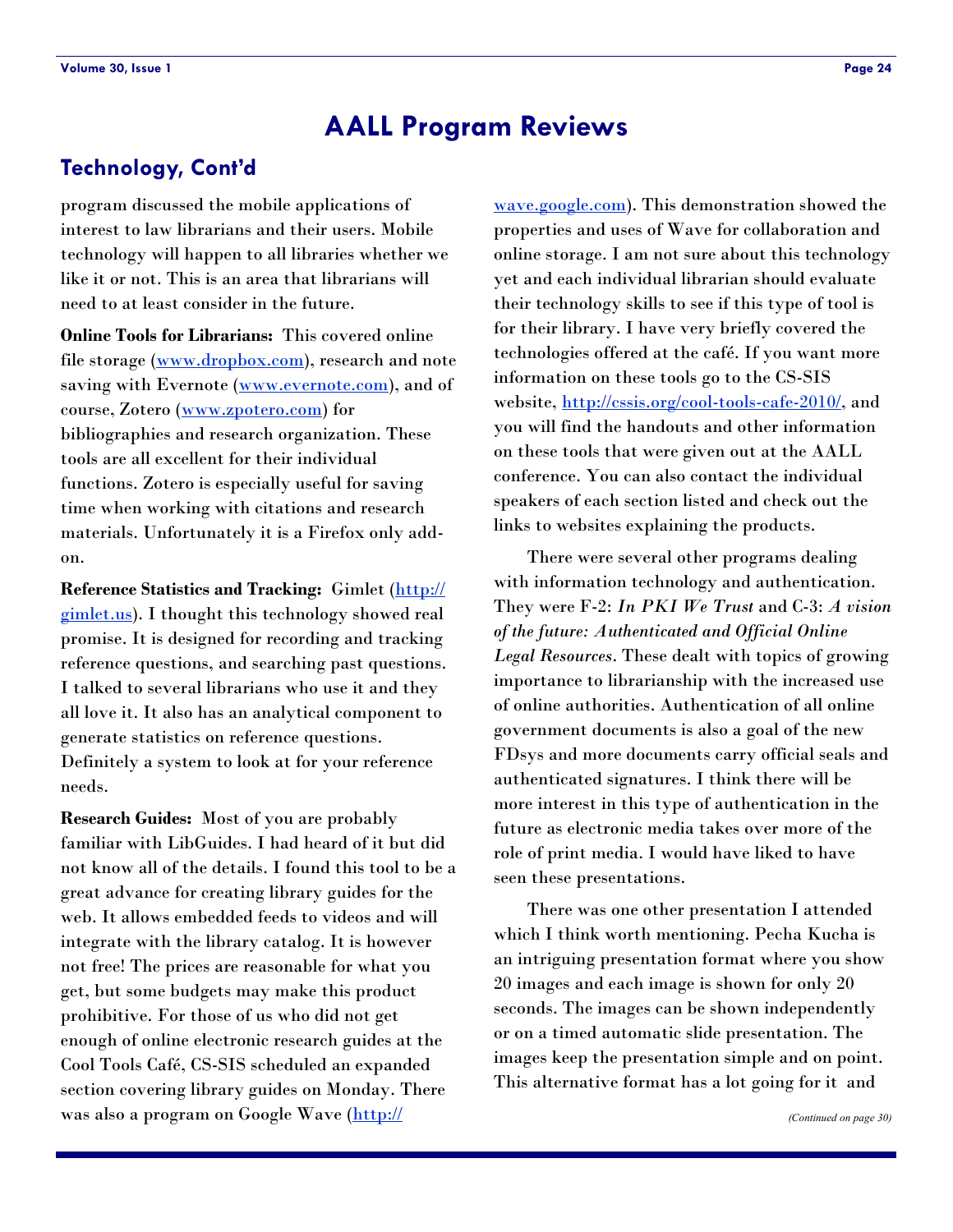### <span id="page-24-0"></span>**ALL-SIS Reception and Awards**

The ALL-SIS Reception and Awards Ceremony was held on Sunday, July 11, 6:30 - 9:00 p.m., Hyatt Centennial Ballroom AB.



Following a delicious buffet, the award winners were recognized.



**Nancy P. Johnson,** Georgia State University College of Law Library, accepted the **ALL-SIS Outstanding Article Award** for her article, *What First Year Law Students Should Learn in a Legal Research Class*, 28 Legal Reference Services Quarterly 77 (2009).



**Leah Sandwell-Weiss,** The University of Arizona Rogers College of Law Cracchiolo Law Library, accepted the *ALL-SIS Outstanding Service Award* for her many years of work on the *ALL-SIS Newsletter*.



**Mary Kathleen Pric**e, University of Florida Levin College of Law Legal Information Center, accepted the *Frederick Charles Hicks Award for Outstanding Contributions to Academic Law Librarianship*. She is pictured with outgoing ALL-SIS Chair Beth Adelman and 2010- 2011 Chair Jack McNeil.

Many thanks to Ron Wheeler and the Awards Committee for their hard work in selecting the awardees.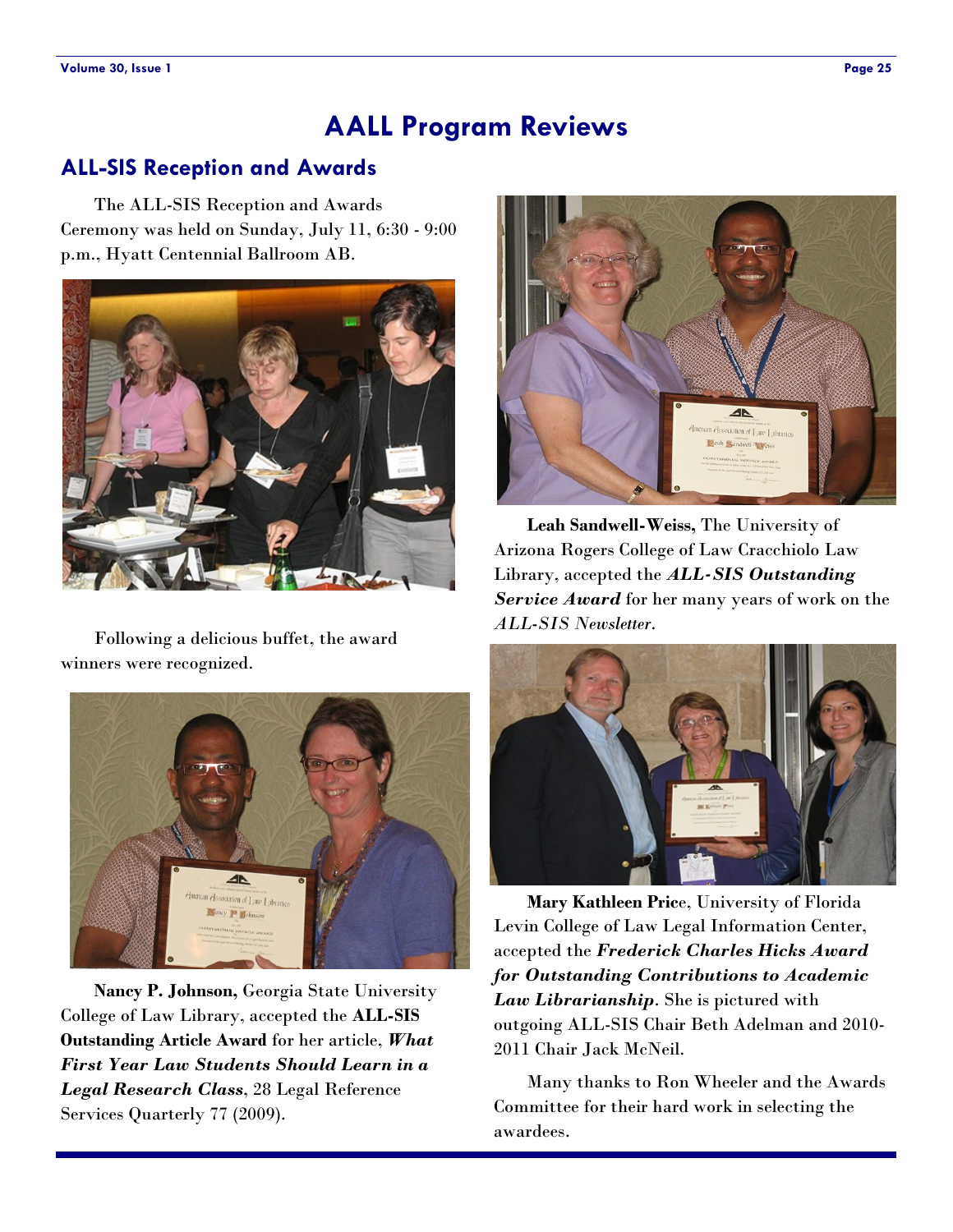### **Chair, Cont'd**

the reality that the effects of the 1996 consent decree between the Department of Justice and the American Bar Association regarding the accredittation of law schools are still filtering down. The ABA no longer has the ability to manage legal education in the same manner as it once did. We must also recognize that the Department of Education which supervises the ABA's accreditation work has moved the ABA from maintaining standards based on inputs to standards based on outputs.

However, to the extent that the ABA Standards do set forth credentials for academic positions, including academic library directors, those credentials should be based on the foundational capabilities of the library director as evidenced by the holding of academic degrees appropriate to the position – as would be expected in every other academic position. The Standards should not be diluted simply because a number of powerful and vocal deans desire to have more power over their libraries. The ability of deans to select individuals with little credentials, who would have less knowledge of what resources are required to provide quality library services, and who would be more beholden to the dean, would place law libraries in a weak position with adverse ramifications to services, librarian status, and ultimately the profession itself.

The ability of the ABA to determine many aspects of accreditation may be ending and new accreditation structure is emerging. In keeping with endings and beginnings, as the old adage says, ―today is the first day of the rest of our lives.‖ We will be heard for we are fighting to define law librarianship for the next hundred years. Whatever changes to the ABA standards that are ultimately enacted our profession will remain strong. Our profession lives because each day, by our actions, we define what it is to be a law librarian.

### **Editor, Cont'd**

writing an article, however brief. Send me suggestions for columns. Get involved! This is your newsletter and forum. I invite everyone to participate – even if 10% of you write one article that's 130 articles!!

I would also like to follow up on Jack's comments about the current ABA standards review. As an Interim Director I have attended several meetings at which proposed revisions to the standards concerning law libraries and library directors were discussed. It is still relatively early in the review process, and there will be a mandatory notice and comment period after the Council of the Section on Legal Education and Admissions to the Bar receives the report of the Section's Standards Review Committee and approves any proposed changes. That is the opportunity for all 1301 of us to be involved.

Personally, I find the most troublesome draft provision put forth by the ABA Standards Review Committee to be the proposed revisions to Standard 606(c) which eliminate requirements that the library director possess a law degree and a library/information science degree. Instead the draft standard requires that the director "shall have the requisite skills and experience to provide leadership to the law school's information resource needs and shall have a sound knowledge of and experience in library administration." [See ―Security of Position, Academic Freedom, and Attract and Retain Faculty" posted at [www.abanet.org/legaled/committees/](http://www.abanet.org/legaled/committees/comstandards.html) [comstandards.html](http://www.abanet.org/legaled/committees/comstandards.html) under "Drafts for Consideration at Standards Review Committee Meetings", Meeting of July 24-25, 2010, "Academic Freedom".] If we, as librarians and as an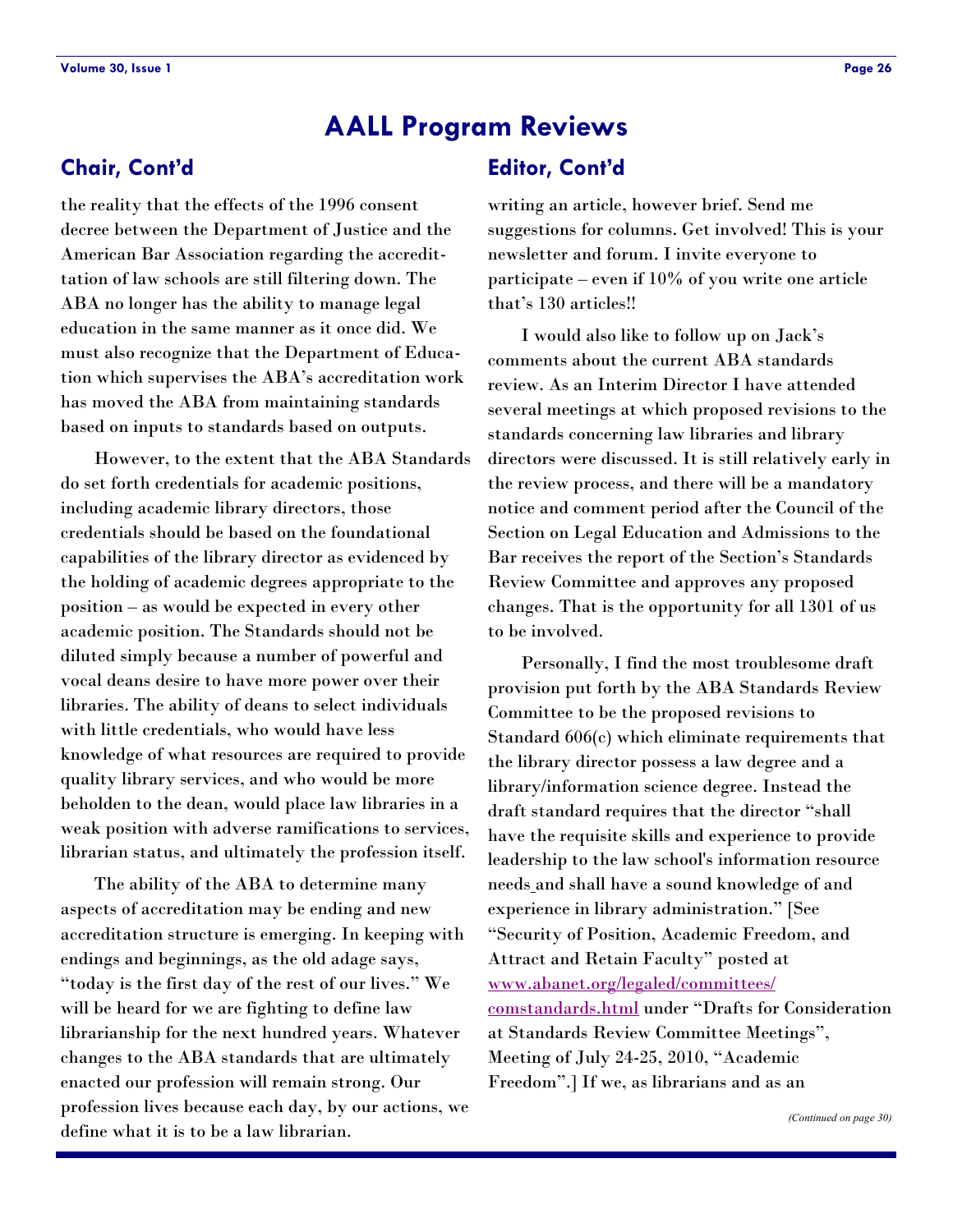#### **AALL Announcements**

Julia O'Donnell, AALL Director of Membership Marketing & Communications



#### **Three AALL 2010 Programs Free on AALL2go**

AALL was proud to offer this year free live webcasts of three great educational programs from this year's Annual Meeting and Conference in Denver. These programs will also be **available for free to all AALL members in [AALL2go](http://www.softconference.com/AALL/default.asp)**, your online center for professional development.

- [Opening General Session with Keynote Speaker](http://www.softconference.com/aall/sessionDetail.asp?SID=208430)  [R. David Lankes](http://www.softconference.com/aall/sessionDetail.asp?SID=208430)
- [D6: Research Guides 2.0: Creating Guides that](http://www.softconference.com/aall/sessionDetail.asp?SID=208454)  [Patrons Love](http://www.softconference.com/aall/sessionDetail.asp?SID=208454)
- [I1: Ten Things Every Law Librarian Needs to](http://www.softconference.com/aall/sessionDetail.asp?SID=208479)  [Know About Copyright](http://www.softconference.com/aall/sessionDetail.asp?SID=208479)

#### **AALL2go Pick of the Month for September**

AALL's Continuing Professional Education Committee presents the AALL2go pick of the month: [Information without Borders? Copyright,](http://www.softconference.com/aall/sessionDetail.asp?SID=169223)  [the Internet and Librarians.](http://www.softconference.com/aall/sessionDetail.asp?SID=169223)

This 54-minute MP3 recording features William F. Patry, author of *Patry on Copyright* and *Patry on Fair Use*. Beginning with an overview of his career path and the growth of his interest in copyright law, Patry relates how his experience of research - and specifically research for his books - has changed through the growth of the internet.

His premise is that access to information is far greater now through the internet than through the physical law library, allowing differing perspectives on legal topics. He finds this increase of information from sources beyond the standard law library leads to more interesting legal writing.

Patry goes on to address the misconception that the internet is not bound by any country or any country's laws. He discusses how countries are able to regulate the internet by blocking access and enforcing local laws and even regulate outside their own borders by enforcing judgments over other countries. Copyright law is one example of how the internet as a borderless entity is an illusion.

**Find this and more than 60 other free continuing education programs and webinars for AALL members on [AALL2go!](http://www.softconference.com/aall/default.asp)**

#### **Mark Your Calendar: Professional Legal Management Week, October 4-8**

Professional Legal Management Week (PLMW) provides a forum for recognizing those in legal management for what they do and the roles they play in the success of their organizations. AALL is one of 11 associations co-sponsoring the event with the [Association of Legal Administrators \(ALA\).](http://www.alanet.org)

AALL members are encouraged to plan and promote events for the week. The [Professional Legal](http://www.plmw.org/)  [Management Week Web site](http://www.plmw.org/) includes resources to help you set up events, including a fact sheet, suggestions for planning events, a flyer, logos, and advertisements.



#### **2009 AALL Price Index for Legal Publications**

The *[2009 AALL Price Index for Legal Publications](http://www.aallnet.org/public/index.asp?reason=denied_empty&script_name=/members/price_index-2009.asp&path_info=/members/price_index-2009.asp)* is now available in the Members Only Section of AALLNET. The table-based report includes details for the mean cost of titles and percentage increases over previous years for serial publications, legal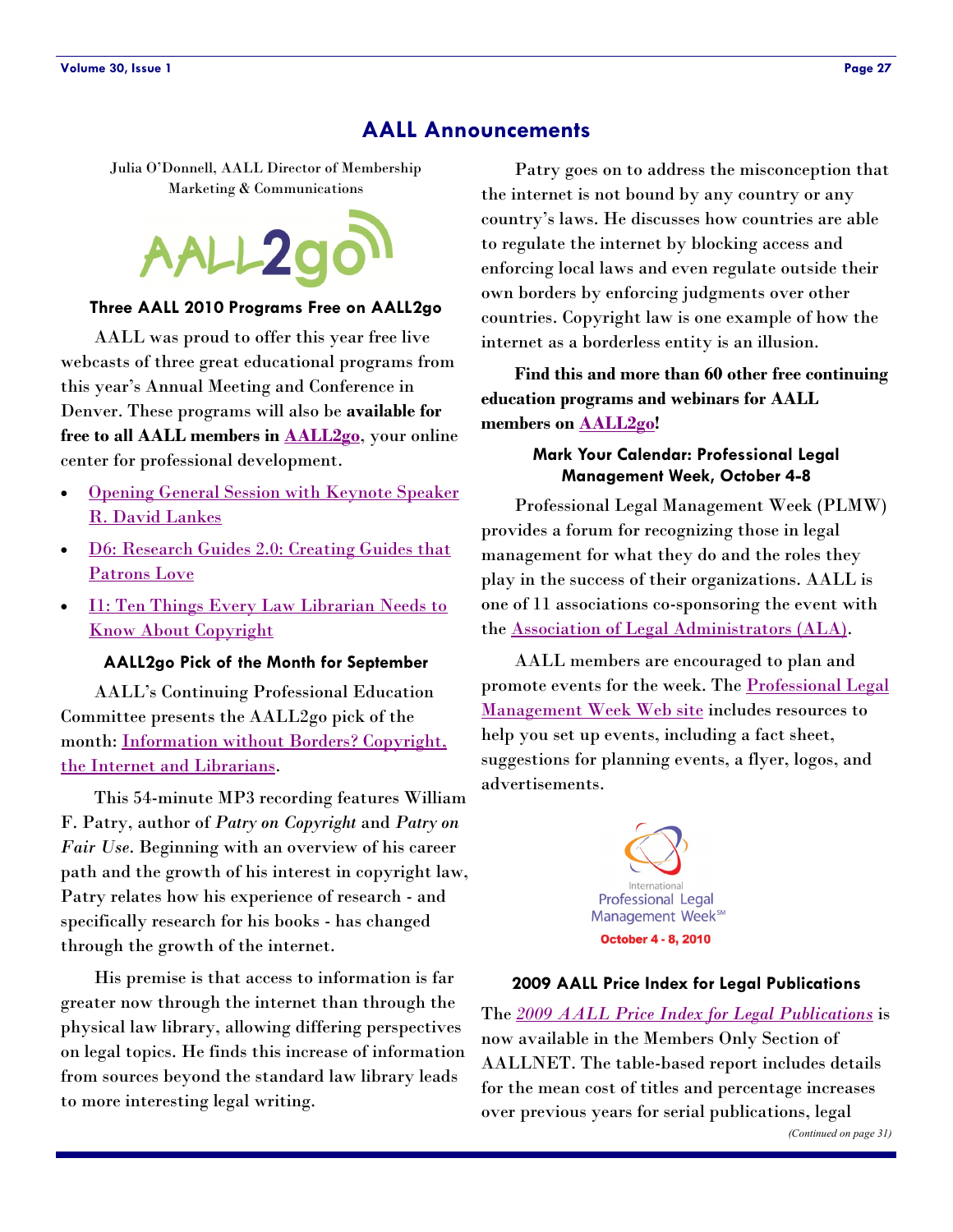**Note:** Charges for this year's Committees will be posted on the ALL-SIS website at [www.aallnet.org/sis/allsis/committees/charges/.](http://www.aallnet.org/sis/allsis/committees/charges/)  Last year's Committee Reports are posted at [www.aallnet.org/sis/allsis/committees/reports/.](http://www.aallnet.org/sis/allsis/committees/reports/) 

#### **ABA LIAISON**

Billie Jo Kaufman BOARD LIAISON: Margaret Schilt

#### **AALS LIAISON**

Anne Klinefelter BOARD LIAISON: Kumar Jayasuria

#### **ALL-NEW (New Academic Law Librarians' Meeting)/ MEMBERSHIP**

Kathleen Darvil, Chair Pauline Aranas Elizabeth Farrell James Kelly Amanda Runyon Jacob Sayward Duane Strojny Carissa Vogel Jennifer Wertkin

### BOARD LIAISON: Beth Adelman

#### **ARCHIVES & WEBSITE**

Sara Sampson, Chair Arthur Hays Butler (Legal Research & Sourcebook Chair) Barbara Ginzburg (Listserv Manager) Barbara Traub (Newsletter Editor) Anne Robbins (ALL-SIS Archivist) Creighton Miller (ALL-SIS Webmaster) Robert Jacoby David Lehmann Sara Lowe Michelle Pearse Sarrah Rhodes BOARD LIAISON: John McNeil

#### **AWARDS**

Ruth Levor, Chair Lisa Goodman JoAnn Hounshell Lisa Junghahn Jane Lanman Masako Patrum BOARD LIAISON: Kumar Jayasuria

#### **BLUEBOOK TASK FORCE**

Ms. Merle J. Slyhoff, Chair Beth Adelman Kumar Percy Jayasuria Isa Lang Margaret Moreland Ellen Platt

#### BOARD LIAISON: Beth Adelman

#### **BYLAWS**

Timothy Chinaris, Chair Dan Baker Joel Fishman Shira Megerman Jason Sowards

#### BOARD LIAISON: John McNeil

#### **CALI**

Kris Niedringhaus, Chair Sue Altmeyer Dragomir Cosanici Beth DiFelice Shaun Esposito Joseph Gerken Susanna Leers Tawnya Plumb

#### BOARD LIAISON: Beth Adelman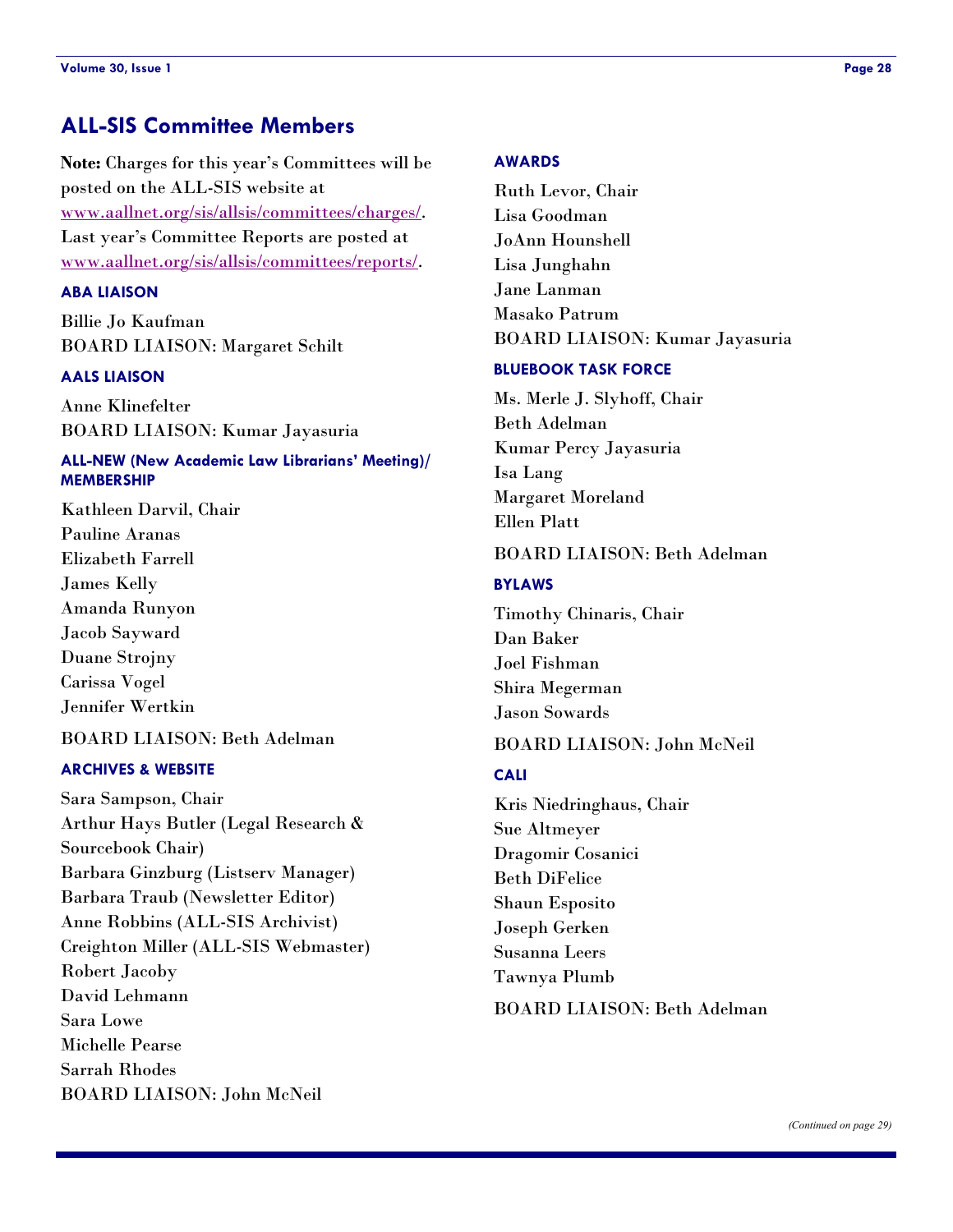### **ALL-SIS Committee Members, Cont'd**

#### **COLLECTION DEVELOPMENT**

Paul Moorman, Chair Donna Chow Patricia Horvath Wendy Moore Cynthia Myers Eric Parker Jane Woldrow Helen Wohl

BOARD LIAISON: Edward T. Hart

#### **CONTINUING EDUCATION**

Carol A. Watson, Chair Anna Blaine Christine Brown Sally Irvin Karen A. Nuckolls Humayun Rashid Sara S. Repinski

#### BOARD LIAISON: Edward T. Hart

#### **CONTINUING STATUS/TENURE**

Joseph Custer, Chair Kristina Alayan Uwe Beltz Raquel Gabriel Gary Hill Carol Parker Eric W. Young

#### BOARD LIAISON: Beth Adelman

#### **FACULTY SERVICES**

Suzanne Thorpe**,** Chair Barbara Bean Theodora Belniak Stephanie Davidson Cynthia Lewis David McClure Lisa Peters Ted Potter Leslie Street

Jessica Wimer BOARD LIAISON: Margaret Schilt

### **LEGAL RESEARCH & SOURCEBOOK**

A. Hays Butler, Chair Annmarie Zell, Vice Chair David Bachman Sarah Gotschall Thomas Heard Susan Nevelow Mart Joshua Phillips Courtney Selby Nolan Wright Xiaomeng Zhang

#### BOARD LIAISON: Kumar Jayasuria

#### **LISTSERV MANAGER**

Barbara Ginzburg, List Manager

BOARD LIAISON: John McNeil

#### **MIDDLE MANAGERS' MEETING**

Pat Court, Chair William Draper

BOARD LIAISON: Kumar Jayasuria

#### **NEWSLETTER**

Barbara Traub, Chair Yasmin Alexander Jennifer Allison Julia Jaet Sue Kelleher Steve Miller Leah Sandwell-Weiss Lauren Schroeder Ms. I-Wei Wang BOARD LIAISON: Margaret Schilt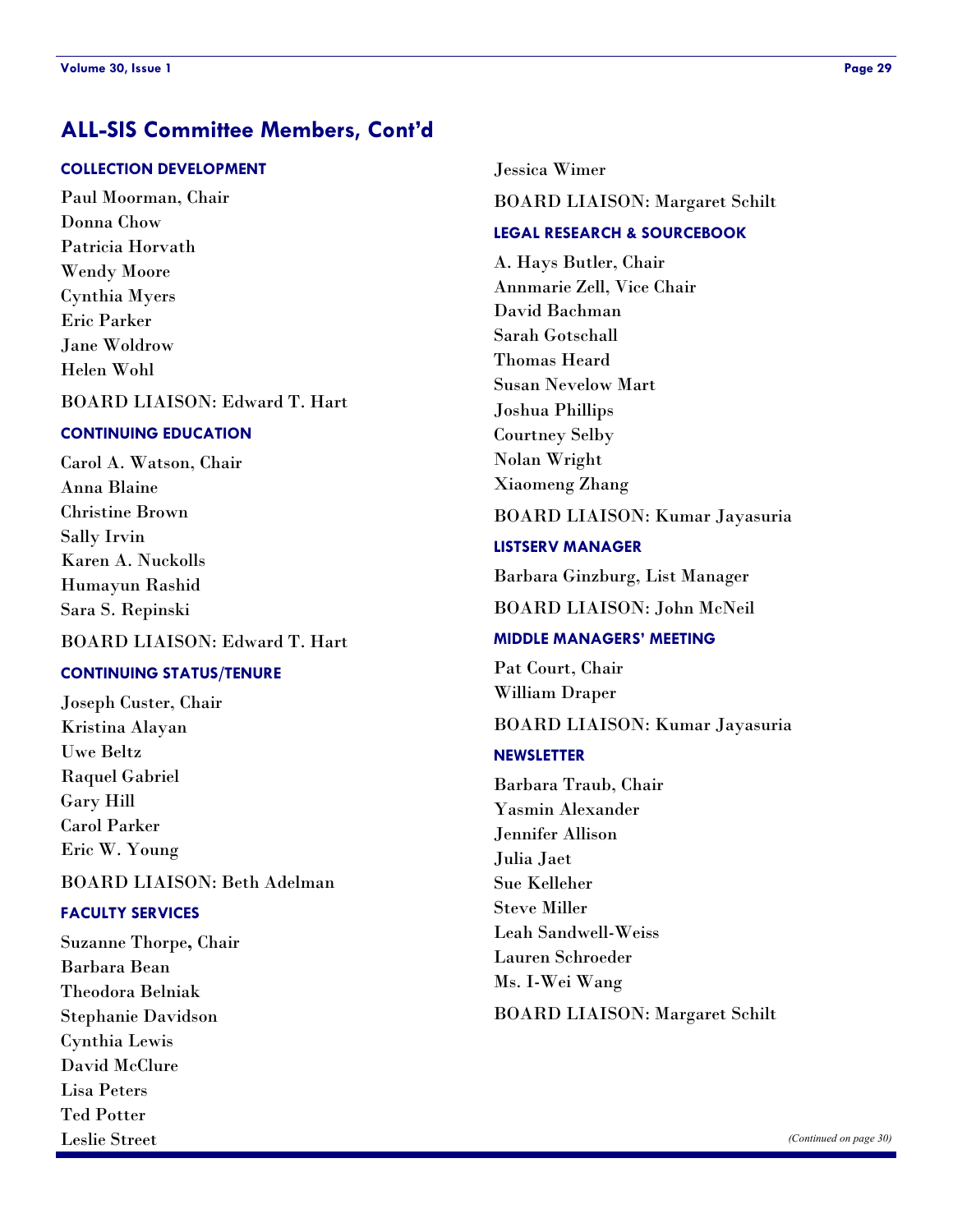### **Committees, Cont'd**

#### **NOMINATIONS**

Stefanie Pearlman, Chair David Dames, Vice Chair Michele Finerty Darla Jackson Kurt Meyer BOARD LIAISON: Edward T. Hart

#### **PROGRAMS**

Darla Jackson, Chair Molly Brownfield Rosemary LaSala Kathleen McLeod Debora Person Ronald Wheeler

#### BOARD LIAISON: Edward T. Hart

#### **PUBLIC RELATIONS**

Milagros R. Rush, Chair

BOARD LIAISON: Margaret Schilt

#### **SPECIAL COLLECTIONS & COLLECTION STRENGTHS TASK FORCE**

Alison Rosenberg, Chair Casey Duncan Julie Graves Krishnawami Sara Repinski Mitchell Silverman

#### BOARD LIAISON: Beth Adelman

#### **STATISTICS**

James M. Donovan, Chair

BOARD LIAISON: Edward T. Hart

#### **STUDENT SERVICES**

Merle J. Slyhoff, Chair Brent Bernau Pam Brannon Christopher Dykes Ann Hemmens Adeen Postar

#### BOARD LIAISON: Margaret Schilt

#### **U.S. NEWS RANKINGS TASK FORCE**

Victoria J. Szymczak, Chair Jonathan Franklin Greg Laughlin Margaret Leary Ruth Levor Julie Lim Betsy McKenzie Kristina Niedringhaus Kory Staheli Michael Whiteman Judith Wright

#### BOARD LIAISON: Kumar Jayasuria

#### **WEBMASTER**

Creighton Miller

BOARD LIAISON: John McNeil

### **Editor, Cont'd**

association do not protest loudly the suggestion that the library director need not even be a professional librarian, we will be abdicating the future of our profession. Read…become informed…and speak up. This seems to be the quintessential issue for our SIS at this time, and what is the SIS but each one of us?

### **Technology, Cont'd**

is something that librarians should look into as a new type of presentation.

Well, that is the best of the West, 2010 AALL Conference. I hope that AALL continues to keep us updated on technology as it affects law libraries. I await the programs next year as technology and librarianship continue to work together to produce more innovative learning tools for our patrons and user communities.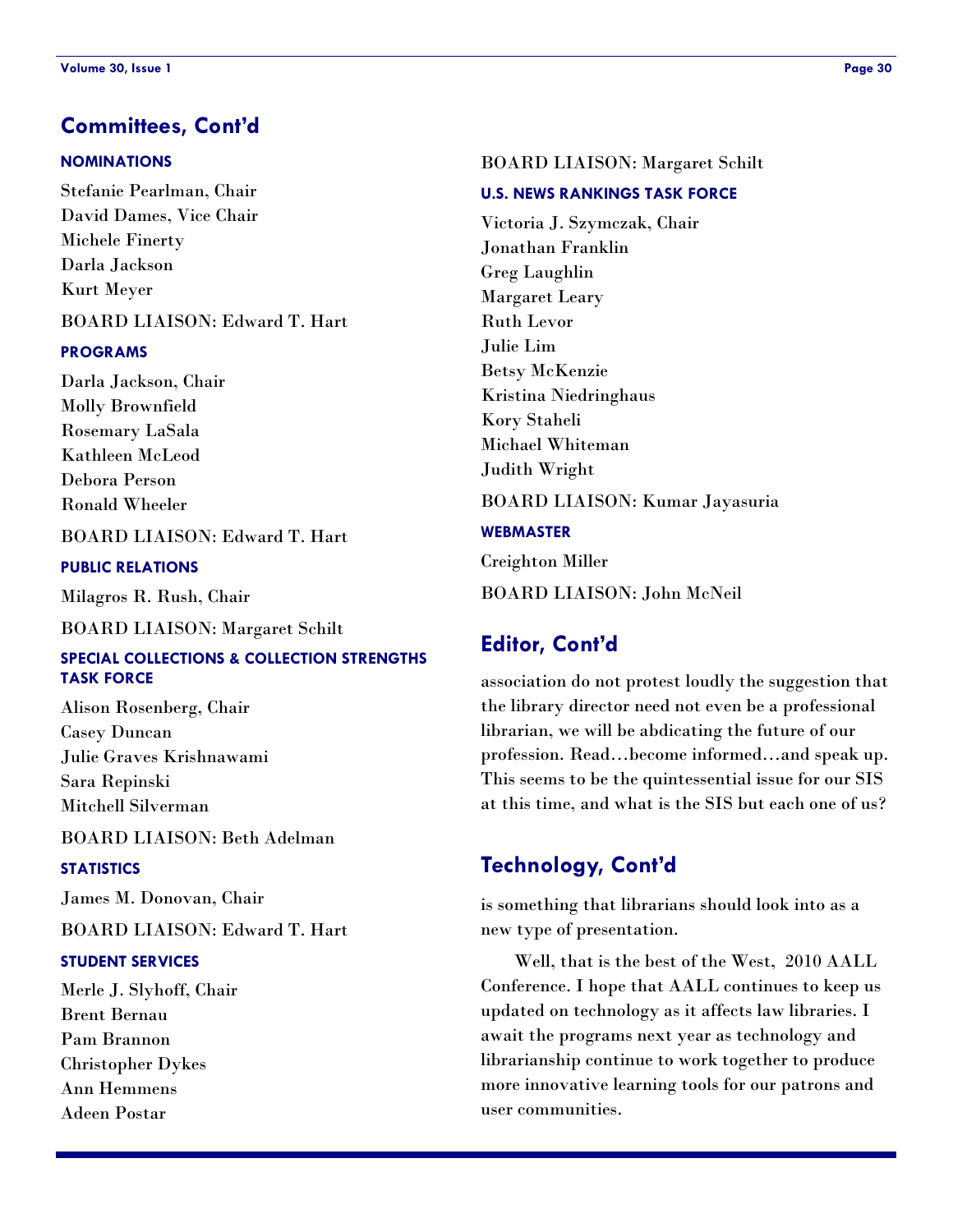### **AALL Announcements, Cont'd**

periodicals, loose-leaf services, commercially published court reporters, and supplemented treatises.

The purpose of the *Price Index* is to provide members with comparative information about past price changes in order to help with budgeting and collection development decisions. In gathering information for the *Price Index*, the AALL Price Index for Legal Publications Committee asks publishers to provide their pricing. If a publisher declines to do so, its pricing is not included in the index.

### **Member News**

#### **Events & Awards**

**Susan Nevelow Mart** was awarded **UC Hastings'** Traynor Scholarly Publication Award for 2009 - 2010. The award is given in recognition of "superlative scholarly accomplishments in the last year or so."

**Stacey L. Bowers**, **University of Denver Sturm College of Law**, completed her PhD in Curriculum & Instruction from the University of Denver and graduated in June 2010. Her dissertation was titled: "Library Anxiety of Law Students: A Study Utilizing the Multidimensional Library Anxiety Scale."

**Benjamin Keele, College of William and Mary**, had his paper, *What if Law Journal Citations Included Digital Object Identifiers?: A Snapshot of Major Law Journals*, named a cowinner in the student division of the AALL/LexisNexis Call for Papers competition.

#### **New Positions and Promotions**

The **Pence Law Library at American University, Washington College of Law** is very pleased to announce that **Christine Dulaney** will join our Library Faculty September 1 as Associate Law Librarian for Technical and Metadata Services. Christine joins WCL after ten years with Congressional Research Service, first as the Head of the Library Technical Services Office and most recently as the Head of the Knowledge Asset Management Group. Prior to her CRS positions, Christine served in professional library positions at Catholic and George Washington Law School Libraries. Christine has a B.A. (magna cum laude) in English from the State University of New York at Buffalo; and M.L.S. from the University of Chicago; and a M.A. in

English Language & Literature from University of Virginia.

**Nancy L. Strohmeyer** has been named the Interim Director & Associate Dean of Information Services at **Barry University School of Law Library.**

The **University at Buffalo Law Library** welcomes **Theodora Belniak** as the new Faculty Services/Reference Librarian. Theo received her JD and MLS from the University at Buffalo and a Masters in Culture and Colonialism at the National University of Ireland, Galway.

**Anne C. Matthewman** is now the Chief Law Librarian, Schulich School of Law at **Dalhousie University.**

**John Cannan** has joined our staff here at the Earle Mack School of Law at **Drexel University** as a Research and Instructional Services Librarian. John was formerly at the Law Library of Congress.

**Shawn Friend** joined **Florida Coastal** as our new Head of Reference in July. She has her J.D. and Masters in Library Science from Arizona State University. She has practiced law, taught at Daytona State College, and worked in county libraries. Also in July, Florida Coastal added two new Reference Librarian positions filled by **Charles (CJ) Pipins** and **Jamie Marie Keller**. CJ has his J.D. from New York Law School and received his Masters of Arts in Information Resources and Library Science from the University of Arizona with a specialty in Legal Information. CJ spent two years as a Law Library Fellow at the Daniel F. Cracchiolo Law Library at the U. of A. College of Law. Jamie Marie earned her JD from Seattle University School of Law and her Master's of Library and Information Science from University of Pittsburgh. On her way to law librarianship and Florida Coastal, Jamie Marie worked as a paralegal, a litigation assistant, and a competitive intelligence researcher.

**Georgia State University College of Law Library**, welcomed **Austin M. Williams** and **Deborah Schander** as their new Reference/Student Services Librarians. Austin received both his M.L.S. and J.D. from North Carolina Central University. Deborah most recently worked at the University of La Verne College of Law in southern California. **Margaret (Meg) Butler** also joined the library as Associate Director for Public Services in Fall 2010. Previously Butler worked as international law reference librarian and professor of legal research at New York Law School.

The Thurgood Marshall Law Library at the **University of Maryland** is happy to welcome two new librarians to its Library Faculty. **Jill Smith** has joined the library as Research and Instructional Technology Librarian. Jill received her M.L.S. from the University of Maryland in August, and she has a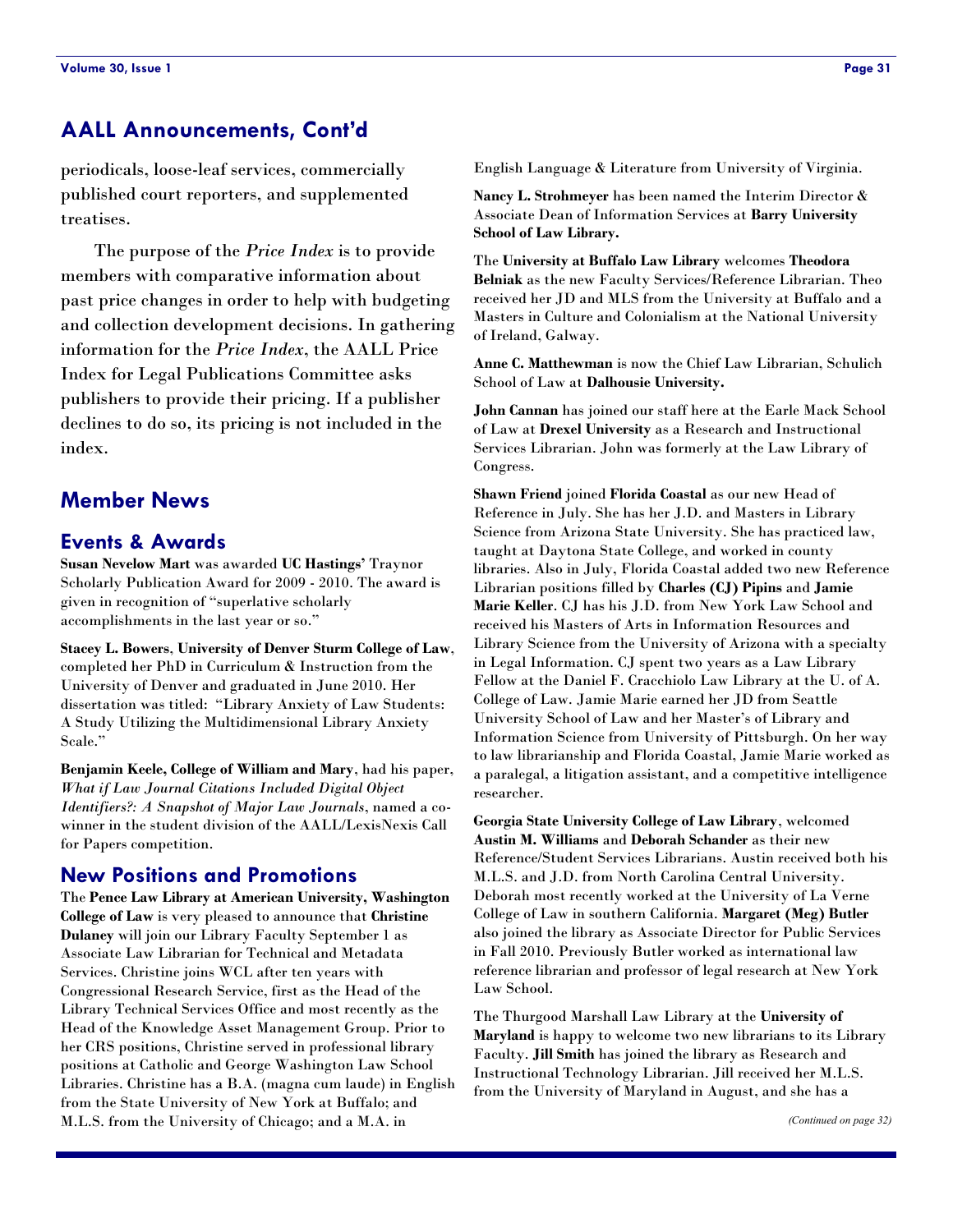### **Member News, Cont'd**

M.F.A. from Syracuse University and a J.D. from the University of Maine. Before returning to library school, she spent two years as a legal index editor at BNA and twelve years working in executive relationship management with the NASDAQ Stock Market and in corporate communications for NASDAQ-listed companies. **Rachel Hradecky** is the new Public Services and Outreach Librarian. She received her M.L.S. from Dominican University in River Forest, Illinois, in May, and worked for the past two years in the library at Vedder, Price in Chicago. Rachel has her undergraduate degree from Southern Illinois University.

**Yolonda P. Harrison**, formerly the Reference/Electronic Resources Librarian at Seton Hall University's Rodino Law Library, is now the Electronic Resources Librarian at **North Carolina Central School of Law Library**.

The Kathrine R. Everett Law Library at the **University of North Carolina** welcomes librarians **Leslie Street** and **Timothy Gallina** to our staff. Leslie began her position as Reference/ Faculty Research Librarian on July 1. Tim begins his Reference Librarian position with the library on August 23rd after finishing his MLS work at the University of Washington. Also, **Julie Kimbrough** has moved to a new position, Electronic Resources Librarian, to work more closely on managing multiple aspects of acquiring, implementing and maintaining the library's expanding electronic collection.

**Linda M. Ryan**, former Director of the Rittenberg Law Library of **St. John's University School of Law**, in now Director of the **Palmer School of Library and Information Science of Long Island University**, Brookville, New York.

**Benjamin Keele** has started work as a reference librarian in the Wolf Law Library at the **College of William and Mary.**

**Karen Westwood** is the new Head of Reference at **William Mitchell College of Law** in St. Paul, MN as of July 26, 2010. Formerly Head of Outreach Services at the Minnesota State Law Library, Karen received her J.D. with honors from Hamline University School of Law in 2007 and spent two years in private practice before returning to law librarianship.

#### **Publications/Presentations**

**Laura Justiss**, **SMU Dedman School of Law**, has had her paper, *A Survey of Electronic Research Alternatives to Lexis and Westlaw in Law Firms*, SMU Dedman School of Law Legal Studies Research Paper No. 62, posted to SSRN. You can find it at: [http://papers.ssrn.com/sol3/papers.cfm?](http://papers.ssrn.com/sol3/papers.cfm?abstract_id=1649471) [abstract\\_id=1649471.](http://papers.ssrn.com/sol3/papers.cfm?abstract_id=1649471)

**Kathryn C. Fitzhugh**, Reference/Special Collections Librarian, and **Melissa Serfass**, Electronic Resources/ Reference Librarian, of the UALR/Pulaski County Law Library, **UALR Bowen School of Law**, published a law review article, *Using Legislative History in Arkansas to Determine legislative Intent: An Examination of Cases and Review of the Sources,* 32 UALR Law Review 285 (2010).

Harry Caldwell and **Jennifer Allison**, both from **Pepperdine Law School**, co-wrote, *Counting Victims and Multiplying Counts: Business Robbery, Faux Victims, and Draconian Punishment*, 46 Idaho L. Rev. 647 (2010).

The **St. Mary's University School of Law**, San Antonio, Texas, held its inaugural program - Institute on Chinese Law and Business – in Beijing, China on July 5-31, 2010. **Robert Hu**, Law Library Director and Professor of Law, served as a co-director of the China Institute, which drew its first class of twenty-two students from St. Mary's law school and abroad. Hu also cotaught a course in the program, International Intellectual Property Law, focusing on Chinese IP law. The program was conducted successfully and received very positive reviews from the participants. A second year of the program will be held in May – June 2011.

**Benjamin Keele, College of William and Mary**, had an article, ―*Copyright Provisions in Law Journal Publication Agreements*,‖ published in the Spring 2010 issue of Law Library Journal.